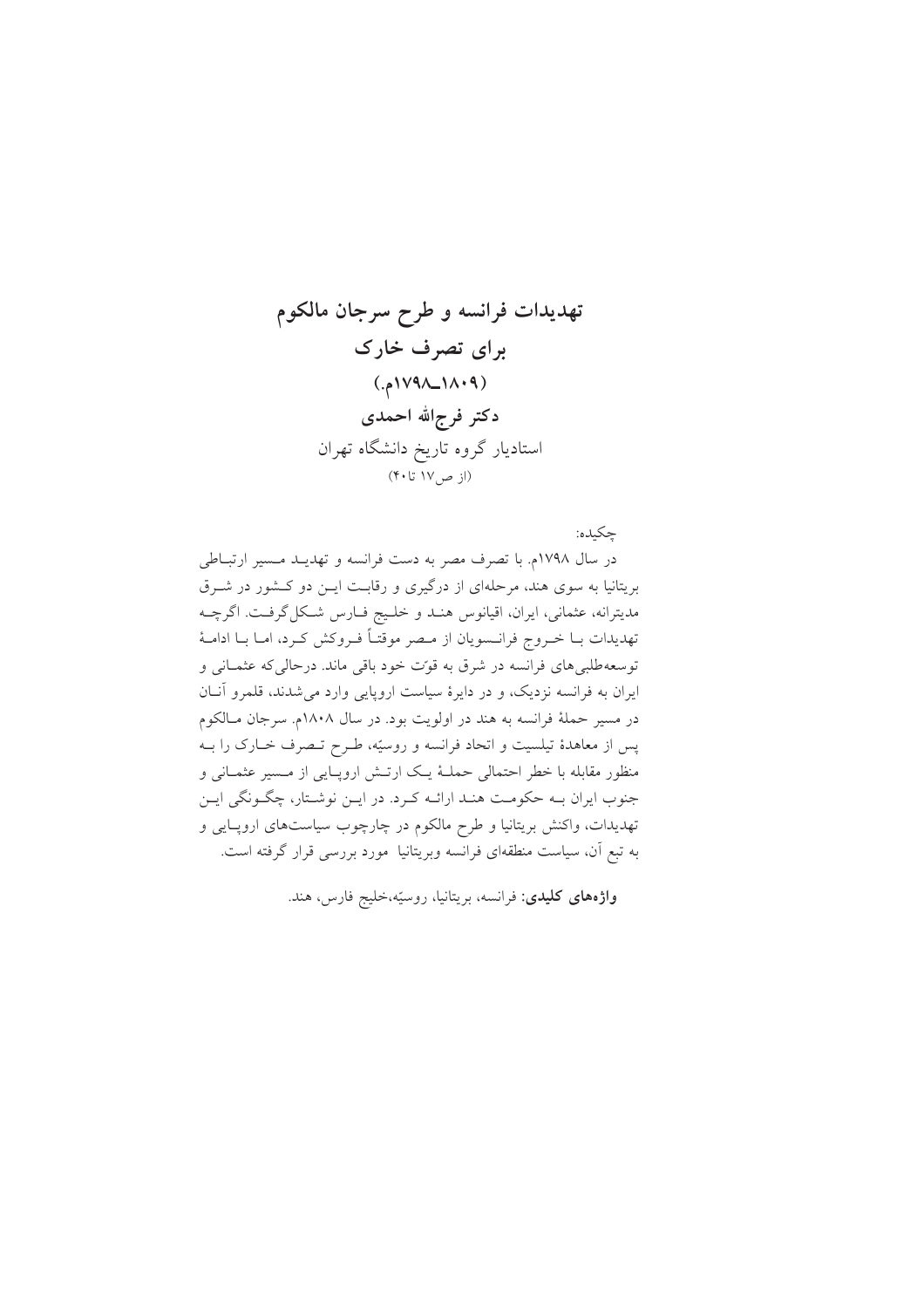## مقدّمه:

شکست فرانسه در جنگهای هفتساله (۱۷۵۶–۱۷۶۳م.) بیش از پـیش بــه رقابـت سیاسی و تجاری و دشمنی فرانسه با بریتانیا در سطح جهانی دامـنزد و از دسـترفـتن کلنیها در جنگهای استقلال آمریکا ـ که با حمایت فرانسه انجام پـذیرفت ـ تـوازن را تا حدودی به نفع فرانسه در رقابت با بریتانیا برقرار نمود. رقابت این دو کشور در طـول سالهای انقلاب فرانسه ادامه یافت. از سال ۱۷۹۲تا ۱۸۱۵ در اتحادهایی که یکی پس از دیگری علیه فرانسه در اروپا شکل میگرفت، بریتانیا، به استثنای دورهٔ کوتاه پس از صلح امین(Amiens) درمارس ۱۸۰۲، که بهواقع بیش از آتشبسی کوتاه بـین بریتانیــا و فرانسه نبود، از دشمنان اصلی فرانسه به شمار می آمـد. ایــن کــشور تــا شکــست قطعــی فرانسه در سال ۱۸۱۵ همواره عضو ثابت اتحـادهـایی بـود کـه در برابـر فرانـسه شـکل می گرفت. در عرصهٔ این رویارویی، تصرف هند از سوی فرانسه مـیتوانـست ضـربهای اساسی به بریتانیا وارد آورد. بـرای تحقـق چنـین هـدفی تـصرف مـصر در سـال ۱۷۹۸ موجبات نگرانی مقامات لندن را فراهم کرد. خارج شــدن فرانــسويان از مـصر و قلمــرو عثمانی و درگیر شدن نایلئون در جنگهای اروپا پس از شکست مصر، موضوع حمله به هند را تحتالشعاع قرار داد؛ اگرچه منتفی نشد. این در حالی بود که روابط بریتانیـا بـا عثمانی و ایران متأثر از موضع روسیّه در مقابل فرانسه بود. بریتانیا در جنگ با فرانسه در اروپا نیازمند همراهی روسیّه بود، در شرایطی که تجـاوزات روسـیّه بــه قلمــرو ایــران و عثمانی ادامه داشت، اتحاد عثمانی و ایران با نـاپلئون نیــز حاصـلی بــرای ایــن کــشورها نداشت. طرح تصرف خارک از سوی مالکوم در زمانی ارائه شد کـه روسـیّه بـا فرانـسه متحد شده بود، و مقابله با تهدیدات فرانسه همانگونه که برای مقامات هند از سال هـای گذشته از اهمیت خاصّی برخوردار بود، برای مقامات لندن نیز اساسی شد. این طـرح در صورت لشکرکشی ناپلئون از مسیر عثمانی، ایران و خلیج فارس بهسـوی هنـد، یکـی از راههای مقابلهٔ بریتانیا با فرانسه بود.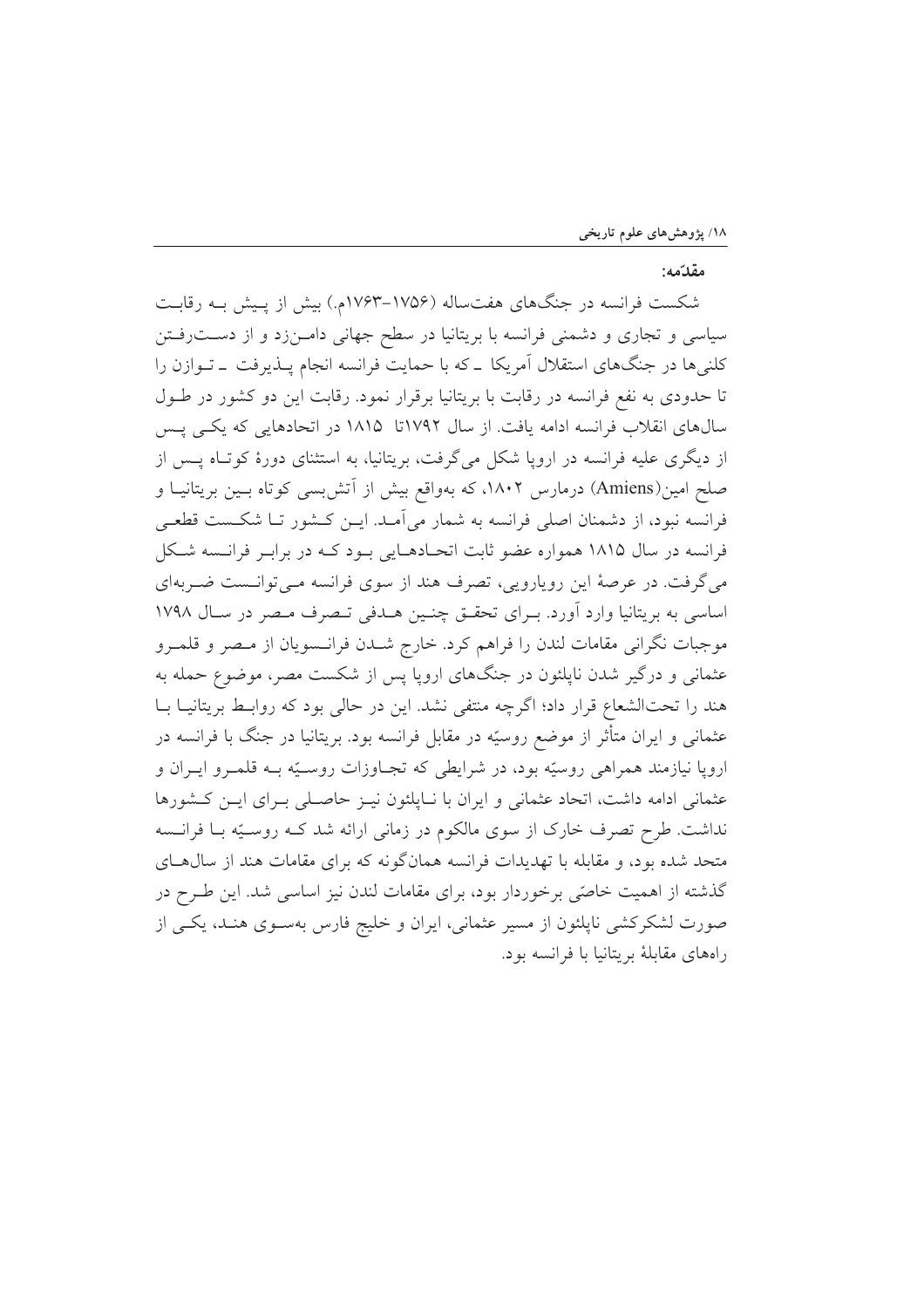تهدید هند از سوی فرانسه و واکنش بریتانیا:

تالیران که در سپتامبر ۱۷۹۷ در دورهٔ حکومت دیراکتوار، وزیر خارجه شــد، بــر ایــن باور بود که فرانسه نیاز به توسعهطلبی و استعمار در شرق دارد. از نظـر وی تجــارت از دماغهٔ امیدنیک می توانست به مسیر سوئز تغییر کند و حمله به متصرفات هنـد از طریــق سوئز و دریای سرخ امکان پــذیر بــود. (.Kelly, p. 62) تــالیران در ۱۳ فوریــهٔ ۱۷۹۸ بــه دیراکتوار در اینباره چنین گزارش داد که «بهدنبال تصرف مصر و ایجاد استحکامات در آنجا، ما از طریق سوئز ۱۵۰۰۰ نیرو با هدف پیوستن به نیروهای تپیوسلطان برای بیــرون راندن انگلیسیها از هند، خواهیم فرستاد.» (Amini, p.12) .نـایلئون نیـز بــه دیراکتــوار اطمینان داد که به محض تصرف مصر، وی با شاهزادگان هندی رابطه برقرار کـرده و بــا آنان به مستملکات بریتانیا حمله خواهدکرد. (Ibid,p.12) در سـال بعـد، قبـل از اینکـه ارتش ناپلئون از تولون(در جنوب شرقی فرانسه در مدیترانه) به سوی شرق این دریا بـه حركت درآيد، حدسهايي از اهـداف وي در لنـدن بــهدسـت أمـده بــود. خبــر اتحــاد تيپوسلطان ميـسور، دشـمن قـديمي كمپـاني هنـد شـرقي، بـا فرمانـدار ايـل دوفـرانس (Ile de France) و سپس تحت كنترل بريتانيا موريس(Mauritius) بعداً به هيئــت امــور هند در لندن رسید. این خبر برای هنری دنداس (Henry Dundas) وزیر جنگ بریتانیا و رئيس هيئت امور هند حاكي از اين بود كه هدف اوليــهٔ مــستقيم نيروهــاي فرانــسوي در تولون، مصر، و هدف نهایی آنان براندازی قدرت بریتانیـا در هنـد اسـت. در ۱۳ ژوئــن ۱۷۹۸، هنری دانداس نگرانبی خبود را بــه لـرد گرانویــل (Lord Grenville) وزیرامــور خارجهٔ بریتانیا اظهار کرد؛ از نظر وی چنین می نمود که تحرکات نیروهـای فرانـسوی از مسیر دریای سرخ و خلیج فارس، به راحتی می توانست بهوسیلهٔ نیروهای دریایی بریتانیا سد شود؛ اما پیشروی آنان از مسیر حلب و بینالنهرین تا خلیج فــارس، و از آنجــا از راه ساحل بهسوى سند امكان يذير بود .( Kelly, 1968, p.63)

با شنیدن خبر ورود فرانسویان به مصر در ۷ سپتامبر ۱۸۹۸، دفتر هیئت مـدیرهٔ کمپـانمی هند شرقی در لندن به نخستوزیر، ویلیام پیت (William Pitt) خاطرنشان کرد کـه هــدف فرانسه، هند است و این بحران جای نگرانی نه تنها برای کمپانی، بلکه برای ملت انگستان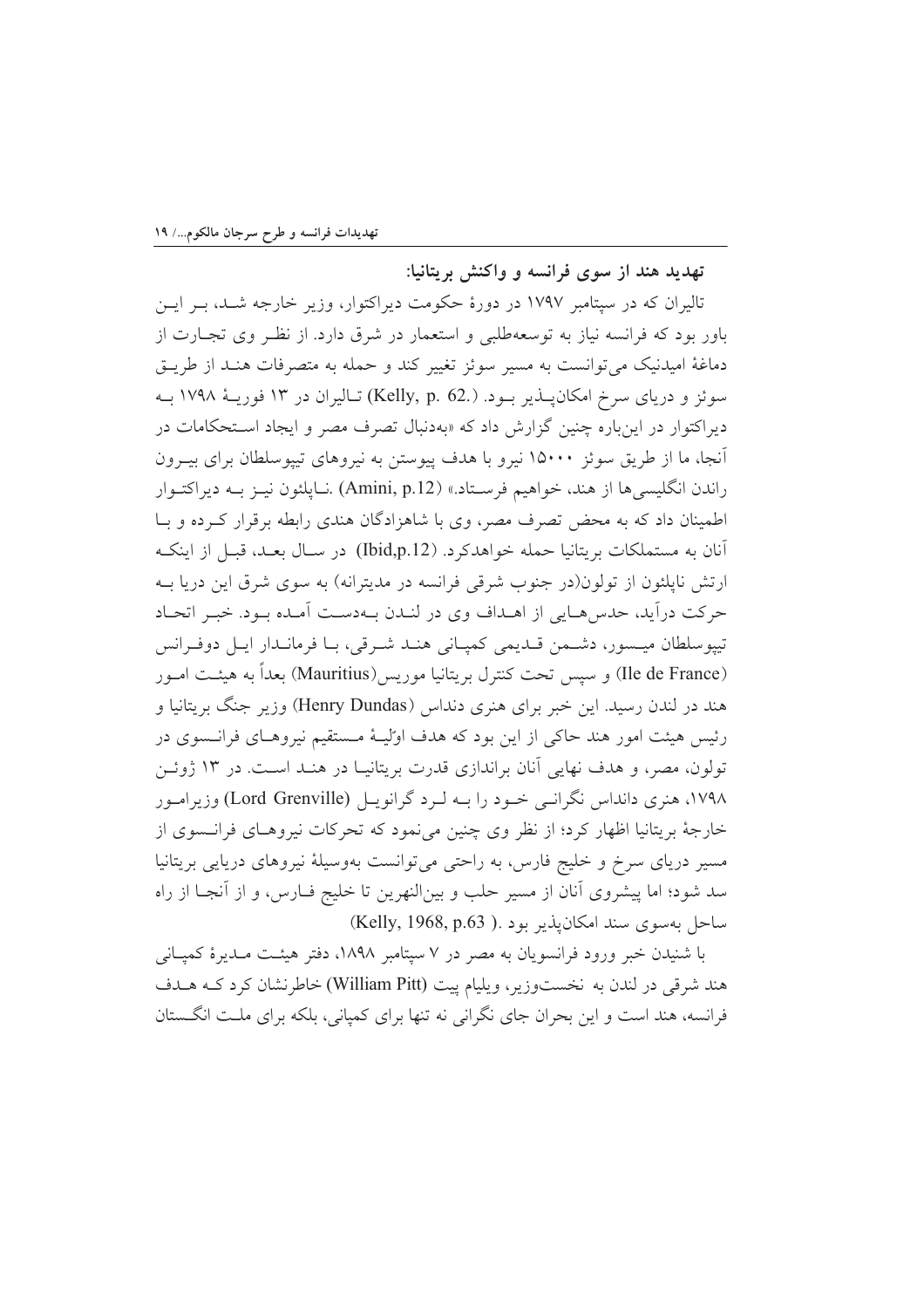دارد. کمپانی حاضر به پرداخت کمکی به میزان ۵۰۰۰۰۰ پوند برای دفاع از هند شد؛ با ایــن اطمینان که از سوی حکومت پر داخت خواهد گردید. (Ward, and Gooch, G.P., p.298)

هدفقراردادن هند از سوی فرانسویان، دور از انتظار نبود؛ چرا که بـا ورود آنــان بــه مصر در سال ۱۸۹۸، موضوع حمله به هند چنین مدنظر قرارگرفت که آن حمله می تواند با دارا بودن ۵۰۰۰۰ شتر و ۱۰۰۰۰ اسب در طول چهار ماه از طریق ایران انجام پـذیرد، یا از طریق دریای سرخ با ناوهای جنگی که توپهـای آن از مـسیر سـوئز حمـل شـده باشد. (Holland Rose J, p.144) حضور فرانسويان در مصر باعث شد كه دولت بريتانيا برای نخستین بار با نگرانی از سه سو به حملهٔ فرانسه بـه هنـد، بیندیـشد: ۱) از شــمال غرب هند، ۲) از طريــق دريــا؛ خلـيج فــارس يــا دريــاي ســرخ و ۳) از مــسير ايــران و افغانستان. نتیجه چنین بود که بریتانیا را بر آن داشت که با ادامهٔ روابط سیاسی با عثمانی و ایران از حملهٔ یک قدرت اروپایی به هند از مسیر این دو کشور و شـمال غـرب هنـد جلوگیری کند، و تسلط بریتانیا را بر هند تضمین نماید. (Kelly, pp.62-63)

با افزایش تهدیدات فرانسه، غرب هند بیش از پیش مورد توجه بریتانیـا قرارگرفـت. درحالي كه دفتر امور بازرگاني بريتانيا در سند از سال ۱۷۵۵ بهدليل ناامني و كاهش توليد از کار افتاده بود و دیگر کمپانی هند شرقی، ارتباط تجاری با این منطقه نداشت، مجــدّداً مورد توجه قرار گرفت (Huttenback,p.590) فرانسه از طریــق سـند و از راه زمینــی می توانست به هند لشکرکشی کند که با همکاری زمانشاه، امیر افغانستان، و تیپوسلطان میسور خطر حملهٔ فرانسه از این راه تقویت میشد. از این روی، فرماندار کل هنـد، لـرد مینتو(Lord Minto)، شمال غرب هند و سند را بهعنوان پایگاهی مرزی برای زیــر نظــر گرفتن فعالیتهای فرانسویان قرار داد؛ این موضوع سبب شد تا فعالیتهای مالی کمپانی هند شرقي در آنجا تا سال ۱۸۰۰ بهبود يابد.( .(Ibid, p.593).

تصرف مصر در سال ۱۷۹۸، از سوی فرانسه، باعث شد که مقامات بریتانیایی در هند درصدد نزدیک شدن به عمان و حاکمان محلی در خلیج فارس برآیند. در سـپتامبر سـال ۱۷۹۸ بود که میرزامهدی علیخان به عنوان نماینـدهٔ بریتانیـا در بوشـهر، بـا کـشتی پـانتر (Panther) به خلیج فارس وارد شد و قصد مسقط کرد. هدف وی همانگونه که بـه وی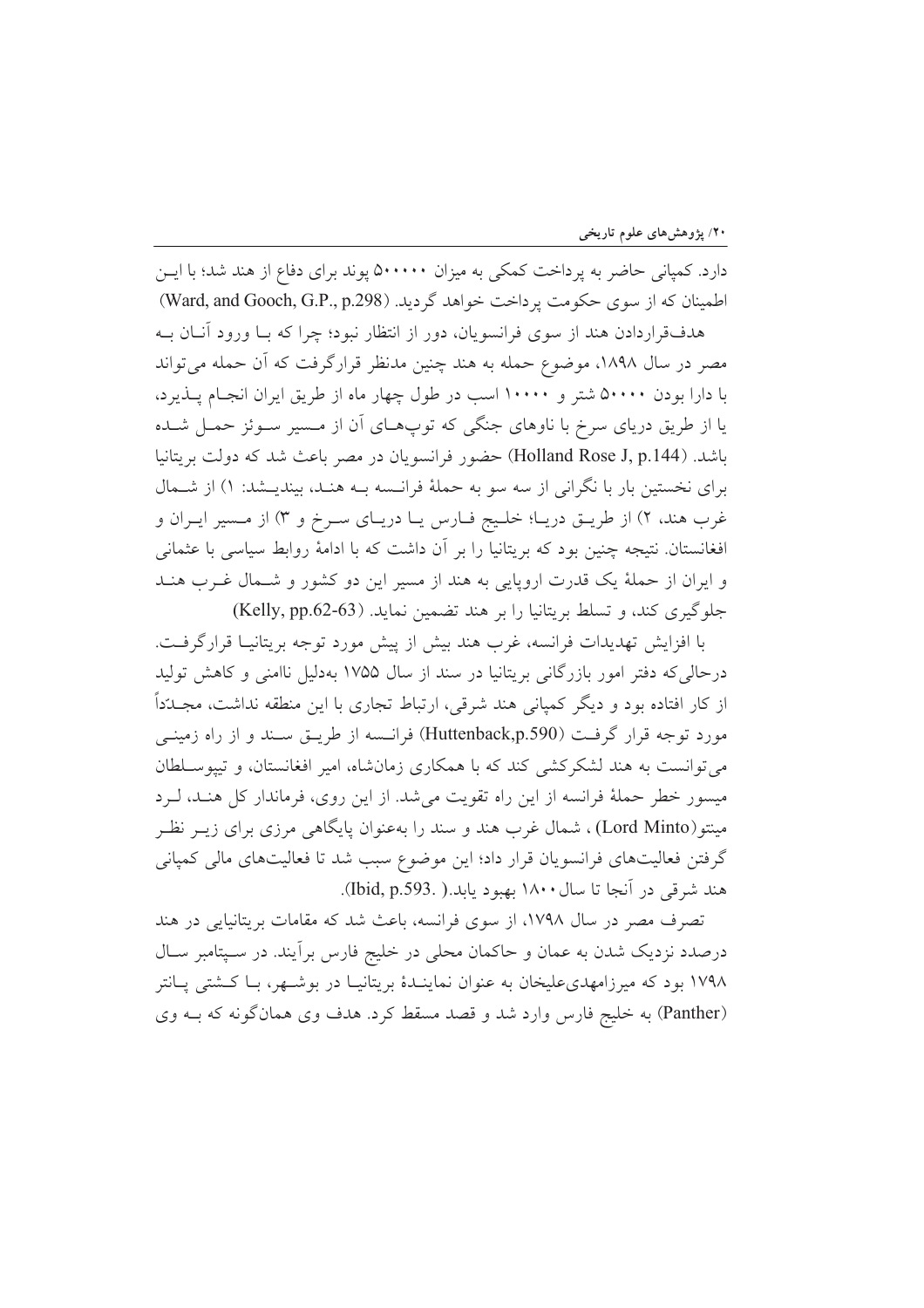دستور داده شده بود، این بود که میزان گرایش واقعی سعیدسلطان را بــه فرانــسه معلــوم کند و وی را از کمک به آنها بازدارد. وی همچنین امکان گرفتن امتیازی بـرای ســاختن یک دفتر امور بازرگانی انگلیسی در مسقط و اخراج فرانسویان و گسیل یک پزشک برای سعید از هند را نیز در دستور کار داشت. در فاصلهٔ ده روز، مهدی علیخان توانست رضایت سعید سلطان را در ۱۲ اکتبر ۱۷۸۹ با امضای قـراردادی کـه در بردارنـدهٔ تـأمین سیاست بریتانیا بود، بهدست آورد. بر اساس این قرارداد، حاکم عمـان خـود را در امـور بین|لمللی وابسته به حکومت بریتانیا می دانست. همچنین خودداری از واگـذاری پایگـاه تجاري به فرانسويان يا هلنديان، اخراج يک فرانـسوي و ايجـاد يـک پايگـاه نظـامي در بندرعباس که سلطان آن را از ایران به اجاره گرفته بود، از مفاد مورد توافق بود؛ سـلطان از واگذاری یک مکان برای ایجاد دفتر امور بازرگانی در مسقط خودداری کرد؛ بـه ایــن دلیل که چنین امتیازی ممکن بود او را با فرانسه و هلند وارد جنگ نمایـد. ( ,Lorimer  $(pp.428-429.$ 

علیرغم این توافق در سال ۱۷۹۹ گزارشهایی از گرایش و همکـاری سعیدسـلطان و فرانسویان وجود داشت. ادامهٔ همکاری یک فرانسوی، رفتار نایسند حاکم زنگباری سـعید نسبت به فرمانده ناوگان سلطنتی \_ که برای تدارکات با یک اسکادران کشتی های انگلیسی در آنجا پهلوگرفته بود \_و کمک به انتقال هدایای تیپوسـلطان بـرای شـاه ایـران از سـوی سعید سلطان، از جمله نشانههای همکاری سعید سلطان با فرانسه بود. علاوه بر این، اجازهٔ ورود كشتى متعلق به ساموئل منستى (Samuel Manesty) نماينـدۀ بريتانيـا در بـصره بـه بندر مسقط درحالی که از سوی فرانسویان تسخیر شده بود واجازه به یک کشتی دیگـر بــه نام محلی *مروارید* برای حمل مقداری گندم و گوگرد به موریس ، در شـرایطی کـه تحـت پرچم انگلستان حرکت میکرد و به وسیلهٔ فرانسویان ضبط شده بـود و نیـز پــذیرش یـک مأمور فرانسوی از موریس از سوی سـعیدسـلطان در ۱۰ نــوامبر ۱۷۹۹ همــه، حکایــت از روابط مطلوب سلطان با فرانسویان میکرد . تردیدی که این گزارش ها برانگیخت، زمـانی تشدید شد که یک ناو بریتانیایی نامهای را بهدستآورد کـه بناپـارت بـرای حـاکم عمـان نوشته بود و دربردارندهٔ پیوستی برای تپیوسلطان، حکمران میسور بود. این نامـه در تــاریخ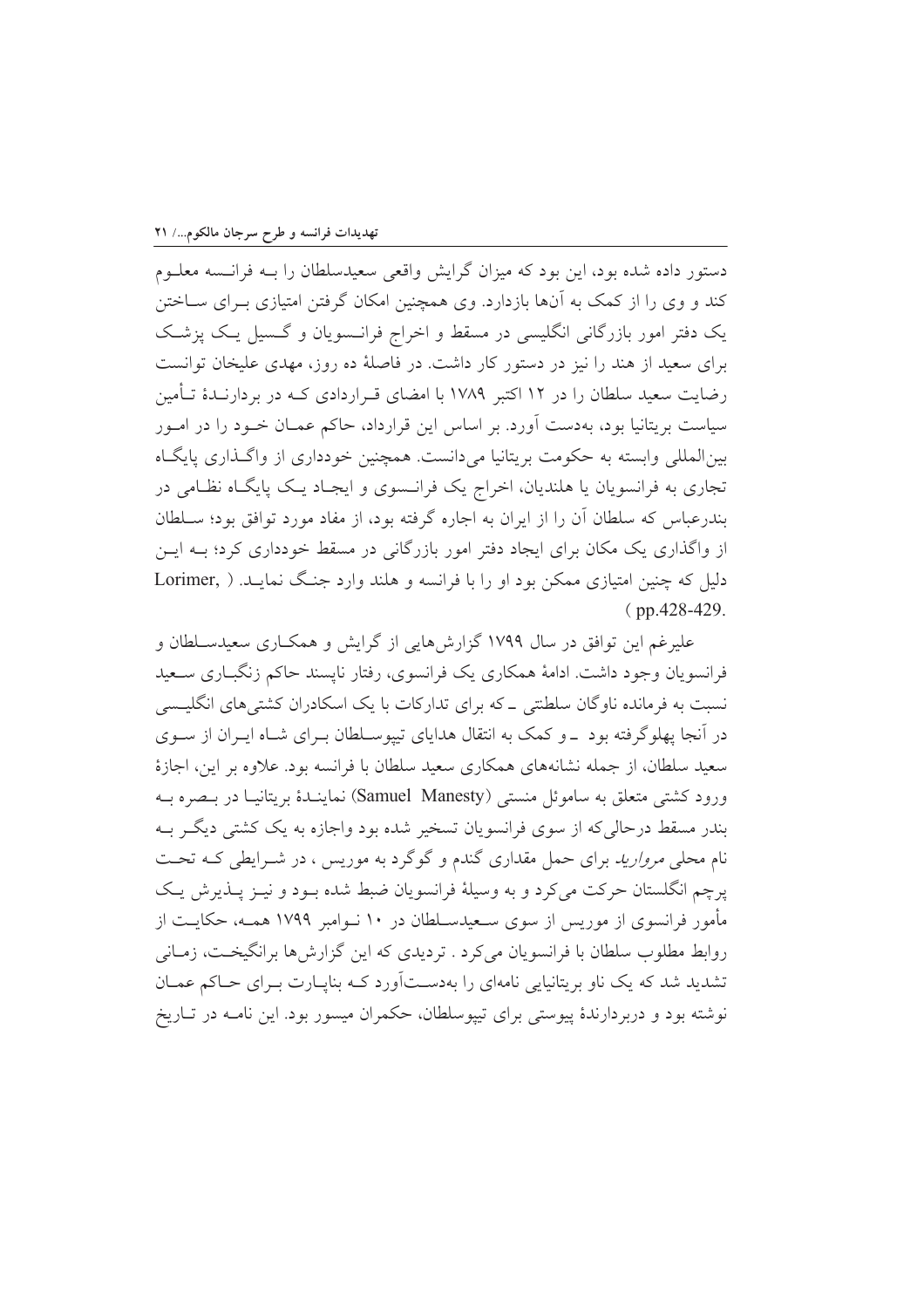۲۵ ژانویه ۱۷۹۹ در قاهره نوشته شده بود و سعید را از اشغال مصر بهدست فرانسه آگIه می کرد. این نامه، روابط دوستانه با فرانسه را مطرح می نمود و قول حمایت از کشتی هـای تجاری سلطان را ــ که بهسوی سوئز مــی آمدنــد ــ مــی داد، و از ســلطان مــی خواســت کــه پیوست نامه را به تپیو سلطان برساند. این پیوست به تپیو سلطان امیدواری کمک بـرای بـر انداختن سلطه انگلیسی ها در هند را می داد. (128-127-10id, pp.427)

در پایان سـال ۱۷۹۹ سـرجان مـالکوم در اولـین مأموریـت سیاسـی خـود از سـوی حکومت هند برای تقویت مرزهای غربی هند و مقابله با تهدیدات فرانسه، عــازم دربــار ایران شد. او مأمور بود که تمام امور مربوط به منافع انگستان را حــلوفــصل نمایــد. وی درهمین سفر بود که دکتربگل (Bogle A. H, )، را بهعنوان پزشک و نماینــدهٔ سیاســی مقیم در مسقط به همراه خود آورد. مالکوم در این سفر متوجه شد که سلطان در مـسقط نیست و بههمین سبب او را در ۱۷ ژانویه ۱۸۰۰ در لنگرگاهی بین جزایر قــشم و هنگــام در کشتی ملاقات کرد. روز بعد درحالی که سلطان تمام آبهای غرب هنـد را در کنتـرل بریتانیا میدید و احتمالاً از شکست فرانسه در سوریه آگاهی داشت، توافقنامـهٔ جدیـدی را با مالکوم به امضا رساند. این توافق، عهدنامهٔ قبلی را اسـتحکام بخــشید و بــرای رفــع سوءِ تفاهم، استقرار نمايندهٔ سياسي بريتانيا در مسقط را مورد تأييد قرارداد. سعيدسـلطان از طريق مالكوم و دكتر بگــل تقاضــاكرد كــه هــشت يــا ده نفــر تــويچى ارويــايى بــراي جايگزيني چند فرانسوي از بمبئي فرستاده شوند. (Ibid, pp.428-429)

تهدیدات فرانسه، که از زمان تصرف مصر به اوج خود رسیده بود، در پایان بهبار ۱۷۹۹ از بین رفت. در ژوئن و جولای سال ۱۷۹۸ مالت، اسکندریه و قـاهره بــهدسـت نیروهــای فرانسه افتاده بود، اما در جنگ نیـل در تنگـهٔ ابـوالخیر در نزدیکـی اسـکندریه کـه در اول اگوست ۱۷۹۸ رخ داد، و به شکست نیروهای فرانسوی انجامیـد، برتـری نیـروی دریـایی بریتانیا اَشکار گردید. در این جنگ از سیزده کشتی فرانسوی، نُه کشتی بـهدســت نیروهــای انگیسی افتاد؛ دو کشتی سوخت، و دو کشتی نیز گریخت. همچنین دویست و هجده نفر از انگلیسی ها و دو هزار نفر از فرانسویان از بین رفتنـد.(Simpson, and Jones, pp.55-56.) در دوم ژانویهٔ سال۱۷۹۹، بریتانیا با عثمانی قراردادی را مبنـی بـر اخـراج فرانــسویان از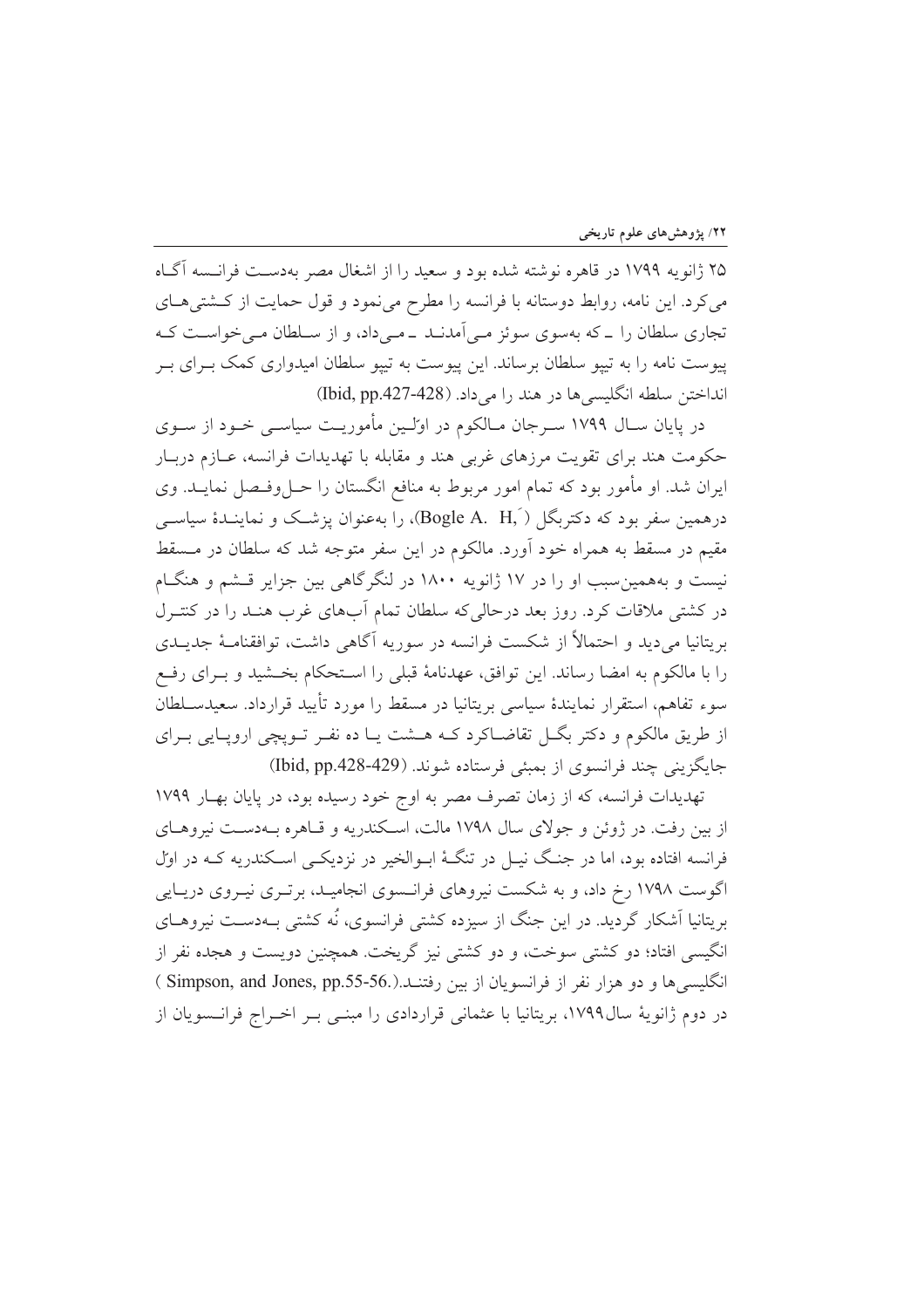مصر به امضا رساند. پیشروی ناپلئون در سوریه متوقف شد و هرگونه کوششی از سوی وی برای دسترسی به هند از مـسیر بـینالنهـرین یـا دریـای سـرخ از بـین رفـت. تنگـهٔ بابالمندب در مه ۱۷۹۹ پس از تصرف جزیره پریم ( Perim) درخلیج عدن و در دهانهٔ بابالمندب از سوی نیرویی که از بمبئی آمده بود تـصرف گردیـد. تیپوسـلطان در مـه ۱۷۹۹ در درگیری با نیروهای انگلیسی کشته شد و خطر فرانسه از مسیر شرق مدیترانـه از بين رفت. بنابراين توجه بيشتر لـرد ولـسلي (Lord Wellesley) فرمانـدار كـل هنـد، متوجه زمان شاه، امير افغانستان گرديد. ( Kelly, p. 68)

یس از شکست لشکرکشی فرانسه به مصر و ناکـامی نـایلئون از تـصرف امیراتـوری عثمانی، دومین ائتلاف علیه ناپلئون در اروپا مرکّب از اتریش، پروس، عثمانی، انگستان و ناپل برای آغاز فاز جدیدی از جنگ در مـارس ۱۷۹۹ شـکل گرفـت. در زمـان ایــن ائتلاف دوم(۱۸۰۲–۱۷۹۹) بود که بقایای ارتش فرانسه در مصر در سال ۱۸۰۱ بـه کلـی منهدم گردید. (Simpson, and Jones, pp.55-56 ) درحالی که نایلئون در مصر شکست خـورده بـود و بــه علــت جنـگ بــا اتــريش درگيــر مــسائل ارويــا گــشته بــود، از نظــر سیاستمداران انگلیسی، تهدید هند از سوی فرانسه حداقل به طور موقّت منتفـی تلقـی گردیــد. از ایــن روی، امــور ســند بــرای منــافع بریتانیــا بــار دیگــر از اهمیــت افتــاد. .(Huttenback,  $p.592-593$ )

با خروج نیروهای فرانسوی از مصر، تهدید هند از سوی ناپلئون حتـی در اتحـاد بـا روسیّه همچنان به قوت خود باقی بود. ناپلئون این بار توجه خود را به طـرح تـزار پـل برای یک حملهٔ زمینی مشترک به هند معطوف داشت. بر اساس این طـرح هـردو ملّـت می بایست ۳۵۰۰۰ نیرو تدارک می دیدند. نیروها در آستراخان، تلاقی و از آنجا به سـوی هند پیشروی می کردند. تنها هدف این لشکرکشی بیرون راندن بریتانیا از هند بود. افزون بر اینکه خطوط تجاری برای شرکتهای بازرگانی روسی و فرانسوی باز میشد. نیروهای روسی در مارس ۱۸۰۱ از ولگای یخزده عبورکردند، اما قتـل نابهنگــام پــل در ۲۳ مارس، به طرح بزرگ وی که خود مبتکر آن بود خاتمه داد. (Sloane, pp.440-441) نایلئون حمله به هند از مسیر دماغهٔ امیـد نیـک و اقیـانوس هنـد را نیــز از نظــر دور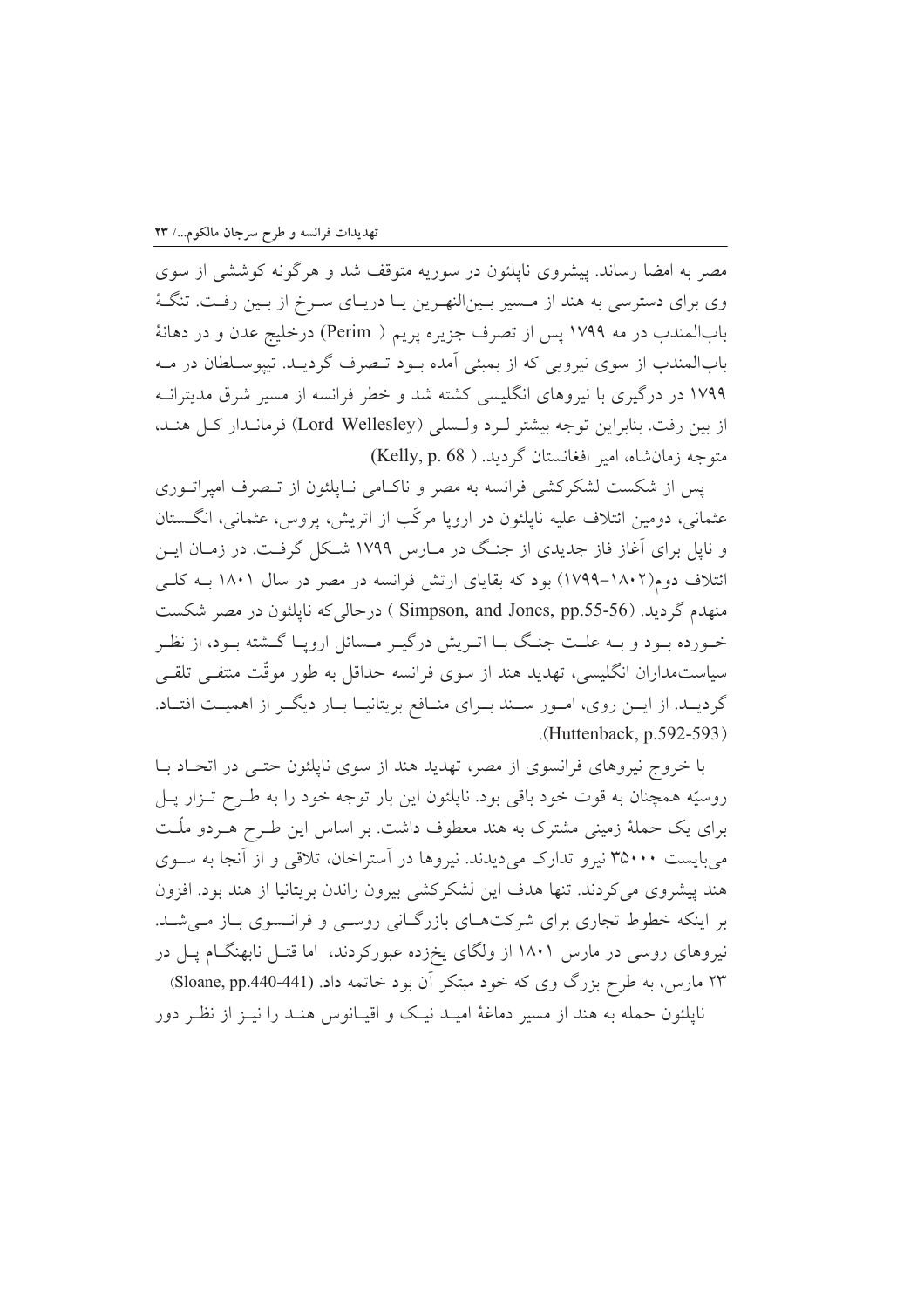نداشت. قبل از آن، رقابت فرانسهٔ انقلابی با بریتانیا در جنوب آفریقا از سال ۱۷۹۵ آغــاز شده بود. احتمال اینکه فرانسه، کلنی هلند، متحد خود را در دماغهٔ امید نیـک بــه عنــوان پایگاهی برای حمله به هند مورد استفاده قرار دهـد، باعـث شـد کـه بریتانیـا آن ناحیـهٔ استراتژیک را در سال ۱۷۹۵ به تصرف در آورد.(.Ward, and Gooch, p.256 ). هنــری دنداس، در نامهای که در تاریخ ۱۸ ژانویـه ۱۷۹۸ بـه لـرد مککارتی (McCartney) فرماندار کلنی دماغه نوشت، توصیهکرد که وی نیروهـایی کمکـی بـرای ارتـش بریتانیـا و تعدادی کشتی به دهانهٔ باب المندب و خلیج فارس گسیل کند تا هر گونه ارتباط نیروهای فرانسوی را از طریق دریا بین مصر و شبه قاره هند مانع شود.(Amini,p.14). نـاپلئون در ژانویهٔ ۱۸۰۳، ژنرال کنت دوسیه ( General Comte Decaen) را به عنـوان حــاکم کــل مستعمرات هند شرقی فرانسه انتخاب کرد. اعزام او در مارس ۱۸۰۳ نگرانسی هـایی را در لندن مبنی بر قصد درگیری با بریتانیا، تصرف دماغهٔ امید نیک، و جستجو دربـارهٔ امـور (Ward, and Gooch, p.316. ). منذ ايجاد نمو د

در سال ۱۸۰۳ فرانسویان از نو به فعالیتهایی در اقیانوس هند پرداختند. در آغــاز ایــن سال، ناوگانی مرکّب از هفت کشتی در حالی که ۲۰۰۰۰ سرباز حمل می کرد، از برسـت (Brest) در شمال غربی فرانسه تحت فرمانـدهی كنـت دوسـيه فرمانـدار جديـد ايـل دوفرانس به آنجا فرستاده شد. (Kelly,pp.74-75.) وی که از سوی نـایلئون بـه عنـوان فرماندار کل مستملکات فرانسه در شرق تعییین شده بود، مأموریت ویژه داشـت کــه از موقعیت بریتانیا در هند گزارشــی فــراهم آورد. او در مــوریس مــستقر شــد و ســیس در سپتامبر ۱۸۰۳ کاویناک (M. de cavaignac) را ـ که ناپلئون به عنوان کنــسول فرانــسه و مأمور سیاسی در مسقط منصوب کرده بودـ به مسقط فرستاد. در سوم سپتامبر ۱۸۰۳ وی به مسقط رسید؛ در حالی که کاییتان ساتن (Seton) مسقط را ترک کرده بود و در شـهر، احساسات جانبدارانه از فرانسه فراوان بود؛ به ویژه در میان بازرگانان و کسانی که روابط تجاری با موریس داشتند. زمانی که کاویناک منتظر سعیدسلطان بود سعیدسـلطان بـرای گفتگو نزد فرمانده وهابیون رفتـه بـود. كاوینـاک از قراردادهـای ۱۷۹۸ و ۱۸۰۰ سـلطان مسقط با بریتانیا مطلع شد. در ۱۲ اکتبر سعید سلطان به مسقط رسید و هیئـت فرانـسوی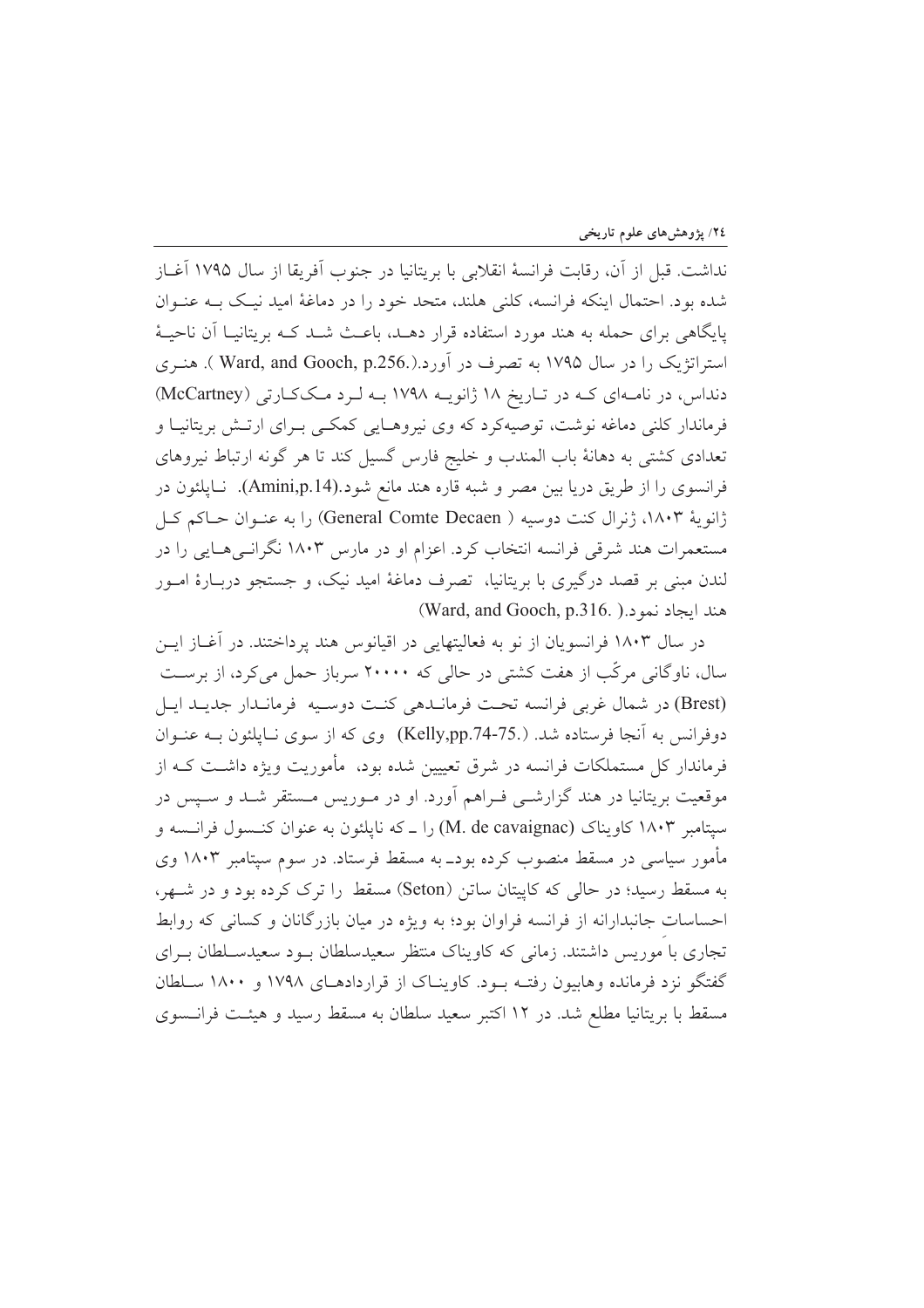را مطلع کرد که از رابطهٔ تجاری استقبال خواهد کرد، اما به دلیـل قـرارداد بـا بریتانیـا از یذیرفتن نمایندهٔ فرانسه در مسقط معذور است. در نتیجه، مـذاکرهای بـین او و کاوینـاک صورت نگرفت و مأمور فرانسوی پس از یک روز اقامت در مسقط آنجـا را تـرک ک د.(Lorimer, p. 430)

تهدید موقعیت بریتانیا در هند از مسیر ایران، عثمانی و خلیج فارس در سال های پس از حملهٔ ناپلئون به مصر، تا انعقاد قرارداد تیلسیت در ۱۸۰۷ همچنان به قوت خود باقی بود؛ اگرچه از سوی مقامات بریتانیا در لندن جدّی گرفته نشد. بریتانیــا نخــست در دورهٔ جنگ در اتحاد دوم که در دسامبر ۱۷۹۸ با شـرکت روسـیّه، بریتانیـا، اتـریش، عثمـانی، پرتغال و یادشاهی نایل علیه فرانسه شکل گرفت، به توسعهطلبی روسیّه در قفقاز توجـه داشت. در سال ۱۷۹۹ در اثنای جنگ متحدین علیه ناپلئون \_در حالی که فرمانــدار کــل هند (لرد ولسلبي) متوجه پیشروی روسیّه در قفقاز بود، سرجان مالکوم را به دلیل نگرانبی از حملهٔ زمینی فرانسه از مصر به هند، و نیز مذاکره برای اتحاد علیـه امـارت افغانــستان، به ایران فرستاد. این اتحاد از حملهٔ امیر افغانستان به هند جلوگیری میکرد و در قبال آن ولسلمی به دولت بریتانیا توصیه میiمود تا نقش میانجیگری را میان روسیّه و ایران بـازی کند. از نظر هنری دنداس، وزیر جنگ و رئیس هیئت امور هند، چنـین توصـیهای مـورد تردید و تأمل بود. از دیدگاه وی رابطهٔ بریتانیا با روسیّه و عثمانی، ایـران را در سیاسـت اروپا درگیر می کرد و جستجوی هرگونه منافعی در ایران، روابط بریتانیـا را بــا متحــدین ضروری خود علیه فرانسه در اروپا، پیچیدهتر می نمود. به اعتقاد دنـداس احتمـال حملـهٔ زمینی از طرف روسیّه به هند وجود داشت و بریتانیا قادر نبود کــه همزمــان، در ارویــا و آسیا بجنگد؛ در شرایطی که آن کشور نیاز به اتحاد با روسیّه در اروپا داشت و باید امـور ابران را نادیده می انگاشت.(Ingram, Anaspiring, p.512)

مهمترین هدف مأموریت مالکوم این بود کـه از هرگونـه حملـهٔ زمـانشـاه بــه هنــد جلوگیری به عمل آورد؛ دومین هدف وی این بود که تهدید هنـد را از مـسیر ایـران یـا خلیج فارس خنثی کند. مالکوم طرفدار در اختیار داشتن جزیرهای برای ایجاد دفتر امـور بازرگانی در خلیج فارس بود. لشکر کشی فرانسه به مصر، ضـعف عثمـانی را آشـکار و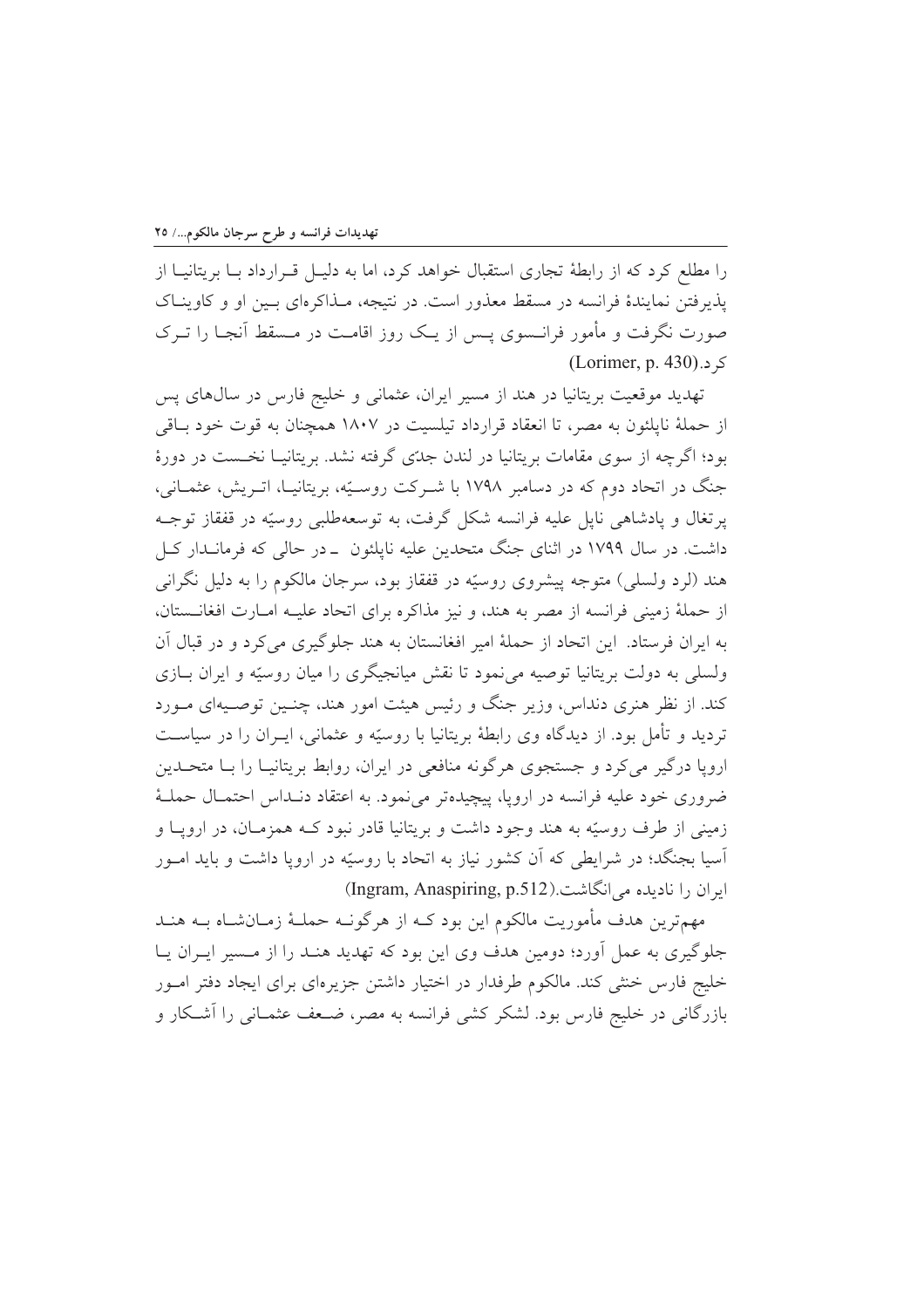احتمال حملهٔ فرانسه به هند را از مسیر عثمانی قابل پیش بینی کرده بود. احتمـال پیـشروی روس۵ا نیزاز طریق شمال ایران به طـرف جنـوب منتفـی نبـود. یـک جزیـره مـیتوانــست مقابلهای برای هر دو خطر باشد. به علاوه اینکه بازرگانان ایرانی و ترک را هم می توانست به سوی ایجاد امنیت آن سوق دهد. در صورت به هم خوردن روابـط بریتانیـا و عثمـانی، -بریتانیا با در اختیار داشتن چنین پایگاهی، قـادر بـود کـه تجـارت خـود را مـورد حمایـت قراردهد. از نظر مالکوم جزیرهٔ خارک که زمانی در آنجـا هلنـدیهـا دفتـر امـور بازرگــانی داشتند، نه از امنیت لازم برخوردار بود و نه برای تجارت بین ایران و هند مناسب بـه نظـر می رسید. او جزیرهٔ قشم در دهانهٔ خلیج فارس را ترجیح میداد. (Kelly, pp.69,70,71)

در مأموریت مالکوم، امتیاز واگذاری جزایر قشم و هنگام مطرح شد، امــا سرنوشــت تصرف هند به وسیلهٔ کمپانی هند شرقی، مقامات ایرانی را از واگـذاری ایــن جزایــر بــر حذر داشت. بریتانیا پذیرفت که اگر شاه قاجار از سوی زمانشاه، امیـر افغانــستان مــورد حمله قرار گیرد، شاه را مورد حمایت قـرار دهـد. مـالکوم بـراي فتحعلـيشـاه خطـر فرانسویان و دکترین انقلابی و جمهوری آنان را توضیح داد. شاه نیز برای جلـوگیری از دسترسی فرانسویان به یک پایگاه در خلیج فارس، دسـتور همکـاری بـا بریتانیـا و ایــن كشور نيز وعدة حمايت از ايران در مقابل فرانــسه را داد. حاصــل ســفر مــالكوم، انعقــاد معاهدهای سیاسی و تجاری در ۲۸ ژانویه ۱۸۰۱ بود. اما به زودی قرارداد از نظر سیاسی از کار افتاده بود زیرا زمان شاه دیگر خطری نداشت و تهدیدات فرانسه نیز فروکش کرده بو د.( 15-72-73).

وقتی که در سال ۱۸۰۴ جنگ بین روسیّه و ایـران درگرفـت، درحـالی کـه بریتانیـا از پیشروی سیسیانوف در قفقاز آگـاه بـود، نــه سـر چـارلز وارن (Sir Charles Warren) سفیر آن کشور در سن پترزبورگ، و نه الکـساندر اسـتراتن(Alexander Straton) وزیــر مختار بریتانیا در استانبول، هیچ یک اقدامات سیسیانوف را تهدیدی علیـه منـافع بریتانیـا ندانستند. (Ingram, Anaspiring, p.513) این در حالی بود کـه مـأموران کمیـانی هنـد شرقی در منطقه با این نظر موافق نبودند. سر هارفورد جونز در بغداد بر این باور بود که «... نمي توان انكار كرد كه منافع ما اين است كه بايد پيشروي روسيّه را در بخش شمالي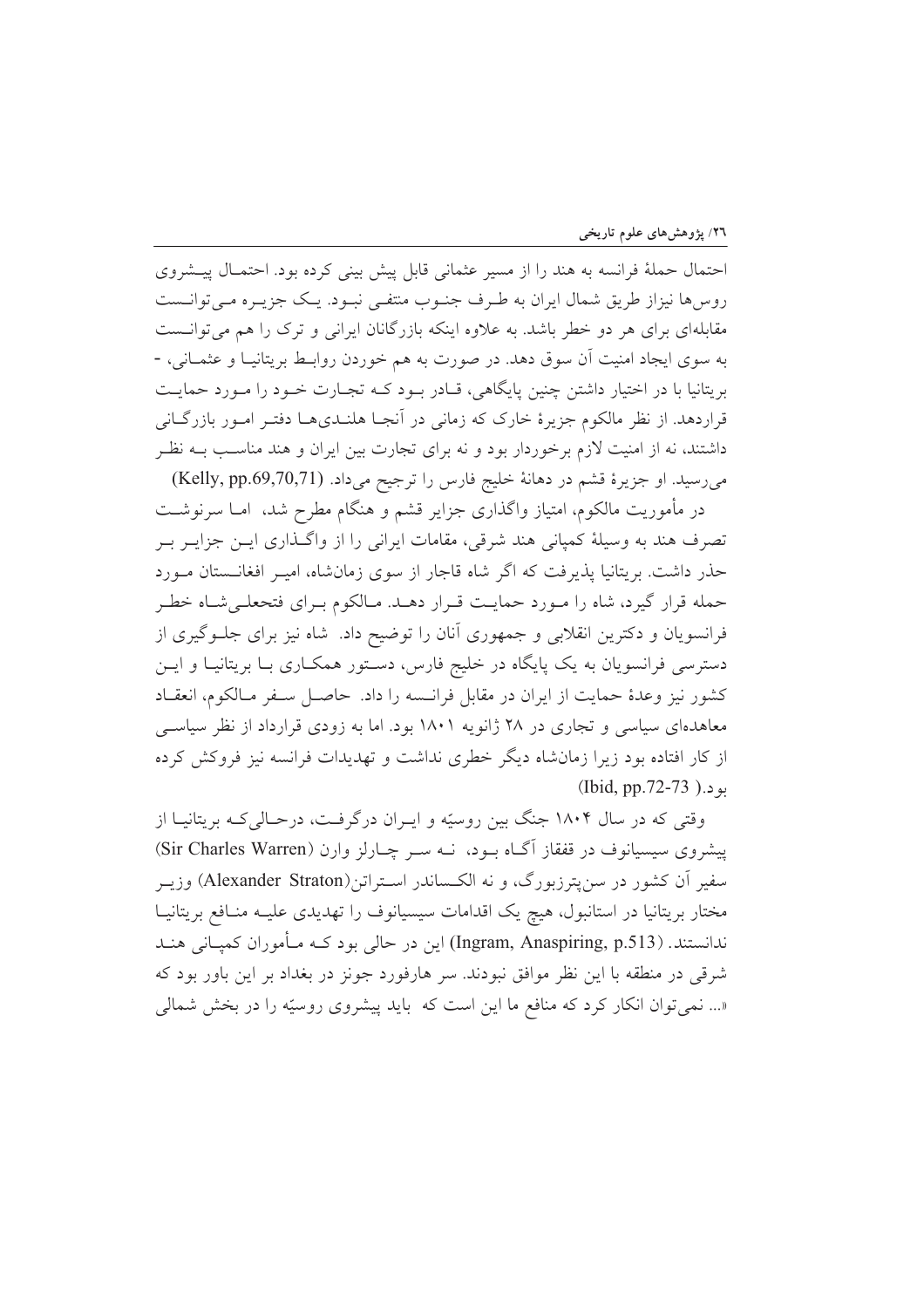ایران متوقف کنیم.» از دیدگاه وی روسیّه راحتتر می توانست از قفقاز به هند حمله کند تا اینکه فرانسه از مصر. مهمترین اظهارنظری که راجع بـه همـاهنگی منـافع بریتانیـا در ارويا و آسيا ارائه شد، از سوى جانشين استراتن يعني ارل الگـين( Earl of Elgin) بـود؛ او بر این باور بود که اگر بریتانیا ادامهٔ جنگ روسیّه و ایران را نادیده انگــارد و از کمــک به شاه خودداری کند، شاه برای کمک به فرانسه روی خواهــد آورد. ارل الگــین نگــران این نبود که فرانسه در اتحاد با ایران ممکن است هند بریتانیا را مورد تهدید قـرار دهـد. از نظر وی خطر، موضوعی کاملاً اروپایی بود؛ اگر فرانسه میتوانست عثمانی و ایـران را وادار به حمله به روسیّه کند، این اقدام، توجه روسیّه را از ایتالیا و آلمان باز مـیداشـت. جنگ در مولداوی و یا قفقاز ممکن بود موفقیت اتحاد سوم را ( شامل بریتانیا، روسیّه و اتریش در ۱۸۰۵) علیه ناپلئون مورد تهدید قرار دهد. (Ibid, p.513)

تهدید منافع بریتانیا نه در اروپا بلکه در هند بود که در تابستان سال ۱۸۰۴ باعث سفر غیر رسمی نمایندهٔ بریتانیا در بصره، یعنی ساموئل منستی، به تهران شد و حمایت خـود را برای مداخله در جنگ ایران و روسیّه اعلام کرد. او همچون جونز بر این باور بود کـه بریتانیا باید «اگر ممکن باشد از پیشروی روسیّه در قلمرو ایـران جلـوگیری کنـد.» سـفر وی به تهران نتیجهای در بر نداشت. ( Ibid, p.513-514)

در پاییز سال ۱۸۰۴ دولت ایران به دنبال حمایت بریتانیا براساس قـرارداد۱۸۰۱ بـود. این معاهده حمایت ایران از بریتانیا را در جلوگیری از حملهٔ فرانسه و امارت افغانــستان به هند در بر داشت. در عین حال طرفین میبایست یک دیگر را در براب ر دشمنان هـم یاری کنند. بر این اساس تفسیر شاه چنین بود کــه بریتانیــا مــیبایــست از وی در مقابــل روسيّه حمايت كند. اين عهدنامه، نگراني بريتانيا از اتحاد فرانــسه بــا ايــران را بــه دنبــال داشت. در زمستان سال ۱۸۰۵–۱۸۰۴ تلاشی دیگر از سوی شاه برای اتحاد بـا انگــستان از طريق ساموئل منستى صورت يذيرفت. در ژانويه سال ۱۸۰۵ ايران دوباره كوشـيد كـه البتّه با دولت بريتانيا از طريق هارفورد جونز نمايندهٔ مقـيم لنــدن در بغــداد وارد مــذاكره شود که بدون نتیجه ماند. در حالی که این تلاشها برای جلب حمایت بریتانیا در مقابـل روسیّه از سوی ایران صورت می گرفت. شـاه، دریافت تقاضـای همکـاری از کنـسول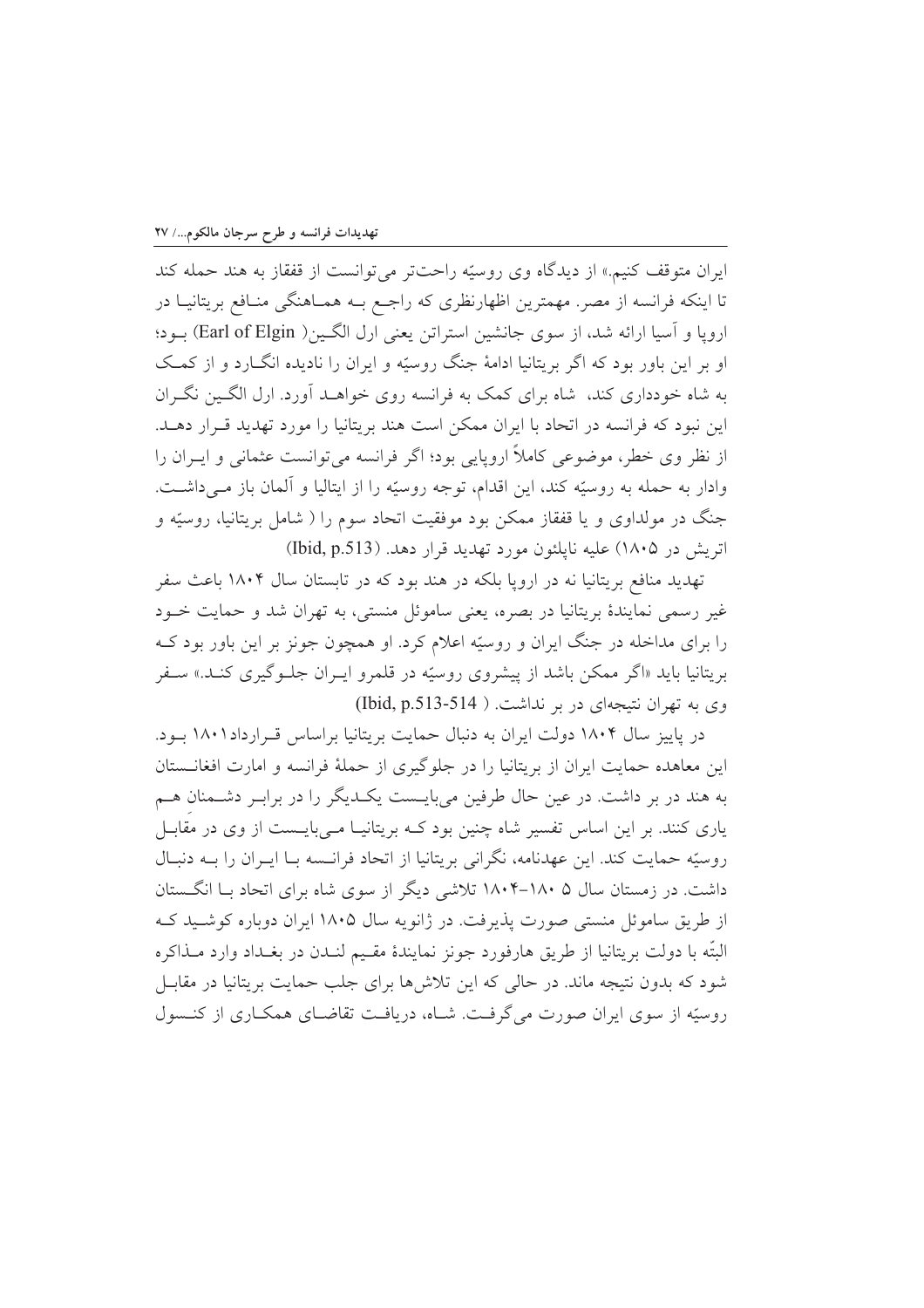فرانسه در حلب را مطرح میکرد، و خود در دسامبر ۱۸۰۵ سفیری به سفارت فرانسه در استانبول فرستاد. ( Ibid, pp. 514,515,516)

فرانسه و اتحاد با ايران:

در سال ۱۸۰۱ با کمک ژان فرانسوا روسو کنسول فرانـسه در بغـداد، تــاجری ارمنــی حامل مکاتبات رسمی از طرف فرانسه به تهران آمد. در سـال ۱۸۰۳ تـالیران بــه روســو نمایندهٔ فرانسه در بغداد اطلاع داد که ناپلئون مایل به ایجاد روابط با ایران است. با آغــاز جنگ ایران و روس، نایلئون باب مکاتبه را با فتحعلی شاه گشود و شاه از طریق مارشـال برون (Brune) سفير دولت فرانسه در استانبول، نامهاي به نايلئون نوشت و يـادآور شــد که عقد قرارداد اتحاد با دولت ایران ممکن است راه لشکرکشی فرانسه بـه هنـد را از طریق ایران تسهیل نماید. این نامه در ژانویـه ۱۸۰۵ بـه پـاریس رسـید و از آن پـس در حالي كه ايران در جنگ با روسيّه بود، دولت فرانسه دو هيئت به ايران اعـزام كـرد؛ يكـي په سربرستي آمـده ژويـر (Amede Jaubert) و ديگـري الكـساندر روميـو ( Alexandre Romieu) که به ترتیب در ژوئن و سیتامبر ۱۸۰۵ وارد تهران شــدند؛ در حــالی کــه هــر کدام حامل نامهٔ ناپلئون به شاه بودند. مأموریت این دو فرستاده، شرایطی مساعد را برای بر قراري روابط بين فرانسه و ايران ايجاد مي نمود. (بينا، صص٩٢-١٠٠)

در همین حال که تلاش ناپلئون برای ارتباط با ایران ادامه داشت، در دایــرهٔ سیاســت شرقی ناپلئون، رابطه با عثمانی و اهمیت قلمرو آن به عنوان پایگاهی برای دسترسبی بـه هند چه از مسیر ایران و چه از مسیر دریای سرخ از اهمیت زیـادی برخـودار بـود. بـین سالهای ۱۷۹۹ تا ۱۸۱۲ عثمانی دائم در جنگ یا اتحاد با برخی قدرتهای اروپایی بود. با حملهٔ ناپلئون به مصر رابطهٔ دوستانهٔ سنّتی عثمانی بـا فرانـسه پایـان یافـت و بریتانیـا ارتـش عثمـاني را در بيـرون كـردن فرانـسويان از مـصر در سـال ۱۸۰۱ يـاري كـرد. از سرگیری جنگ بین بریتانیا و فرانسه در ۱۸۰۳ منجر به اتحاد بریتانیا و روسیّه در آوریــل ۱۸۰۵ شد. به دنبال آن، قراردادی بین روسیّه و عثمـانی در سـیتامبر همـین سـال منعقـد گردید که هر دو طرف موافقت کردند تا در صورت حملهٔ یک نیروی ثالث بـا یکـدیگر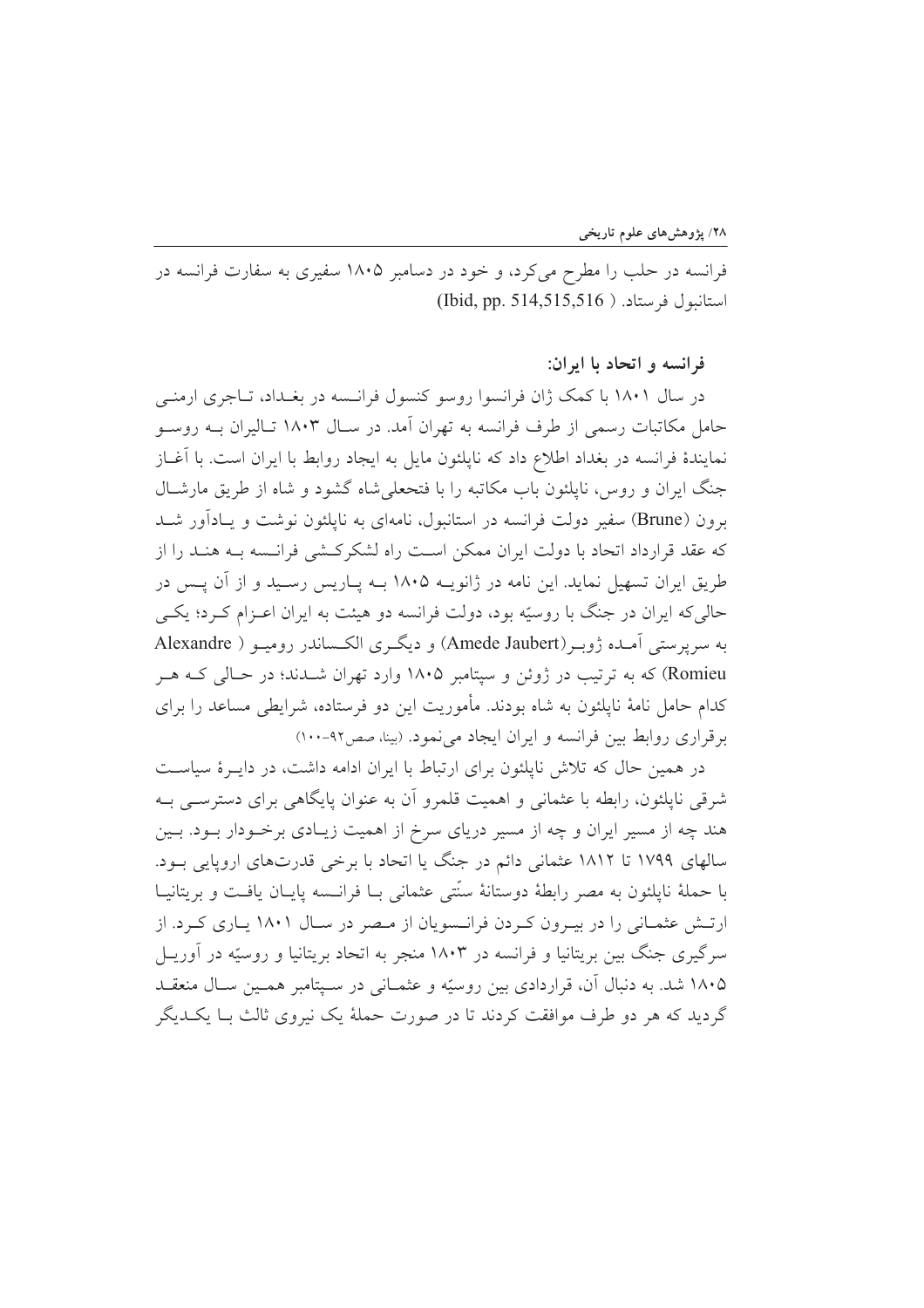همكاري كنند. ( Hale, 2000,p.22)

از سرگیری اتحاد بین عثمانی و بریتانیا و روسیّه بـسیار کوتـاه مـدت بـود. پیـروزی نايلئون در اولم (Ulm) و استرليز (Austerlitz) مقامـات عثمـاني را متمايـل بـه فرانـسه نمود. آنان قرارداد سیتامبر ۱۸۰۵ بـا روسـیّه را تجدیــد نکردنــد و در تابــستان ۱۸۰۶ بـا فرانسه وارد مذاکره شدند. روسیّه متقابلاً ایالات مولداوی و والاشبی را در نـوامبر ۱۸۰۶ تصرفکرد و این اقدام، منجر به اعلان جنگ عثمانی ِ به روسیّه ٍ در ماه بعـد گردیــد. در نتيجه، عثماني در برابر روسيّه و انگستان به فرانسه پيوست. ( Ibid)

نایلئون در حالی کــه پیــروزی۱هـای بـرق]ســا را در ســال۱۵۰۵ ــ۱۸۰۵ -۱۸۰۷ پــشت ســر می گذاشت، برای شکست بر بتانیا، با صدور فرمان برلین در ۲۱ نیوامبر ۱۸۰۶ ـــ کـه آغــاز سیستم قارّهای وی بود و در سال بعد با فرمانهای دیگری ادامه یافت ــ محاصــرهٔ بریتانیــا، ضبط کالاهای انگلیسی و دستگیری انگلیسیها را هدف قرارداد؛ که در صـورت موفقیـت طرح وي، علميات نظامي را غيرضروري مي ساخت. سيستم نايلئون، بــا اسـتمرار تجــارت بریتانیا که از حمایت نیروی دریایی آن کشور برخودار بود ، با چالش مواجه شـد. در ایــن میان، نیروی دریایی بریتانیا در برخمی از منـاطق اهمیـت ویـژه داشـت. ایـن نیـرو، سـبب گسترش نفوذ آن كشور در اطراف مديترانه و اقيانوس هند مي شد. در جنوب شـرقي آسـيا و شرق دور نیز نفوذ تجاری بریتانیا به پاری نیروی دریایی میسّرگردید. (Black, p.186) بر این اساس، نقش نیروی دریایی در تحکیم قدرت بریتانیا در شـرق مدیترانــه، اروپــا و اَسیا بسیار چشمگیر بود و دفاع از موقعیت سیاسی \_ تجاری بریتانیا در مقابل تهدیــدات فرانسه در شرق، و تقویت بیش از پیش نیروی دریایی، برای مقامات لندن و دولت هند، حیاتی به نظر می رسید.

در ۲۳ نوامبر ۱۸۰۶، مالکوم از میسور به لرد مینتو نامهای نوشت و خطر تهدیـد هنـد را با خاتمهٔ جنگ روسیّه و فرانسه خاطر نشان کرد؛ و اینکه ایران به عنوان متحـد فرانـسه می تواند گذرگاهی برای حمله به هند شود. حضور سفیر ناپلئون در تهران و موفقیت وی در انعقاد قرارداد با دولت ایران، و امکان پایانبخشی به اختلافات روسیّه و ایران از سـوی فرانسه به عنوان متحد روسیّه، همه از موقعیت برتر فرانسه در ایران حکایت می کرد و ایس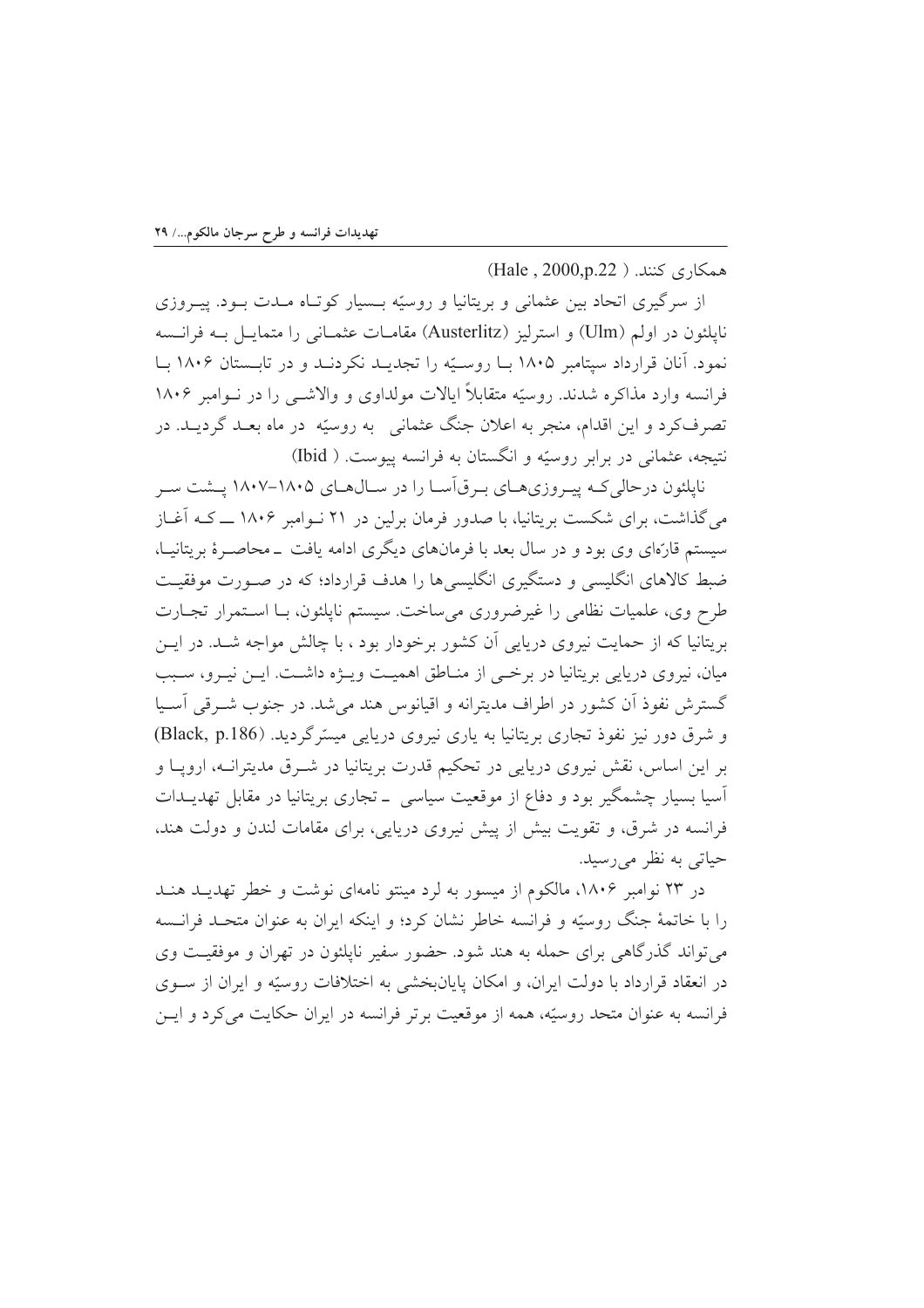در حالي بود كه شاه از مذاكره با مالكوم نتيجهاي نگرفته بود.( Saldanha , p. 9) ناپلئون قرارداد محرمانهای را با میرزا محمدرضـا قزوینـی در فـینکنــشتاین در ۴ مــه ۱۹۰۷ بست. این قرارداد در بردارندهٔ تضمین تمامیت ارضی ایران، شناسـایی گرجـستان به عنوان جزئي از خاک ايران، حمايت فرانــسه از ايــران در برابــر روســيّه بــراي تخليــهٔ استانهای اشغالی، پایان بخشیدن به جنگ ایران و روسیّه، تأسیس سفارت دائمی فرانسه در ایران و تعلیمات نظامی فرانسویان به ارتش ایران بود. همچنین لغو تمام قراردادهـای سیاسی و تجاری با انگلستان از سوی شاه و اعلام جنگ به آن کشور، اخراج بازرگانــان انگلیسی از ایران، و همراه کردن امیر افغانستان در پیوستن به فرانسه در زمان حملـه بـه هند و کمک به فرانسه در صورت حمله به هند، از دیگر موضوعات مورد توافق در ایـن قرارداد بود. در این معاهده، خلیجفارس نیز مورد توجه فرانسویان قـرار گرفـت کـه بـر اساس آن میبایست یک اسکادران فرانسوی در خلیجفارس حاضر، و کمک لازم را در بنـادر ايرانـي دريافـت مـي داشـت. ( .33-82-Relly, pp.82) در ژانويـهٔ ۱۸۰۷ سيّدسـعيد، سلطان مسقط هم یک معاهدهٔ تجاری با کنت دوسیه نماینـدهٔ فرانـسه منعقـد کـرده بـود. (Ibid, p. 78)

وقتی ژنرال گاردان در ۴ دسامبر ۱۸۰۷ به تهران رسید، انتظار می رفت که وی احتمال حمله به هند از مسیر ایران و یا خلیج فارس را بررسی کند. لشکریان فرانسه در صورت قصد هند در اسکندریه پیاده می شدند و مسیر آنـان بــه ســوی هنــد، ســوریه و عثمــانی میبود. یا اینکه لشکرکشی از مسیر دماغهٔ امید نیک بــه ســوی خلــیج فــارس صــورت می گرفت که در این صورت میبایست گاردان مشخص می کرد که کدام بندر مـی توانـد امکانات لازم را برای یک ناوگان ۲۰۰۰۰ نفری تدارک بیند. (Ibid, pp.82-83) گـاردان معاهدهای به امضا رساند و بر آن اساس، شاه موافقت کرد: یک دفتـر امـور بازرگــانی از سوی فرانسویان در بوشهر تأسیس شود و خارک و هرمز در اختیار فرانــسویان قــرارداده شود و این جزایر از سوی افسران گـاردان بـرای سـاختن اسـتحکامات، مـورد بررسـی قرارگیرد. گزارش این موافقتها از سوی نمایندگی بریتانیا در اوائل هفتهٔ آغــازین ســال ١٨٠٨ به هند رسيد. (Ibid, p.85.)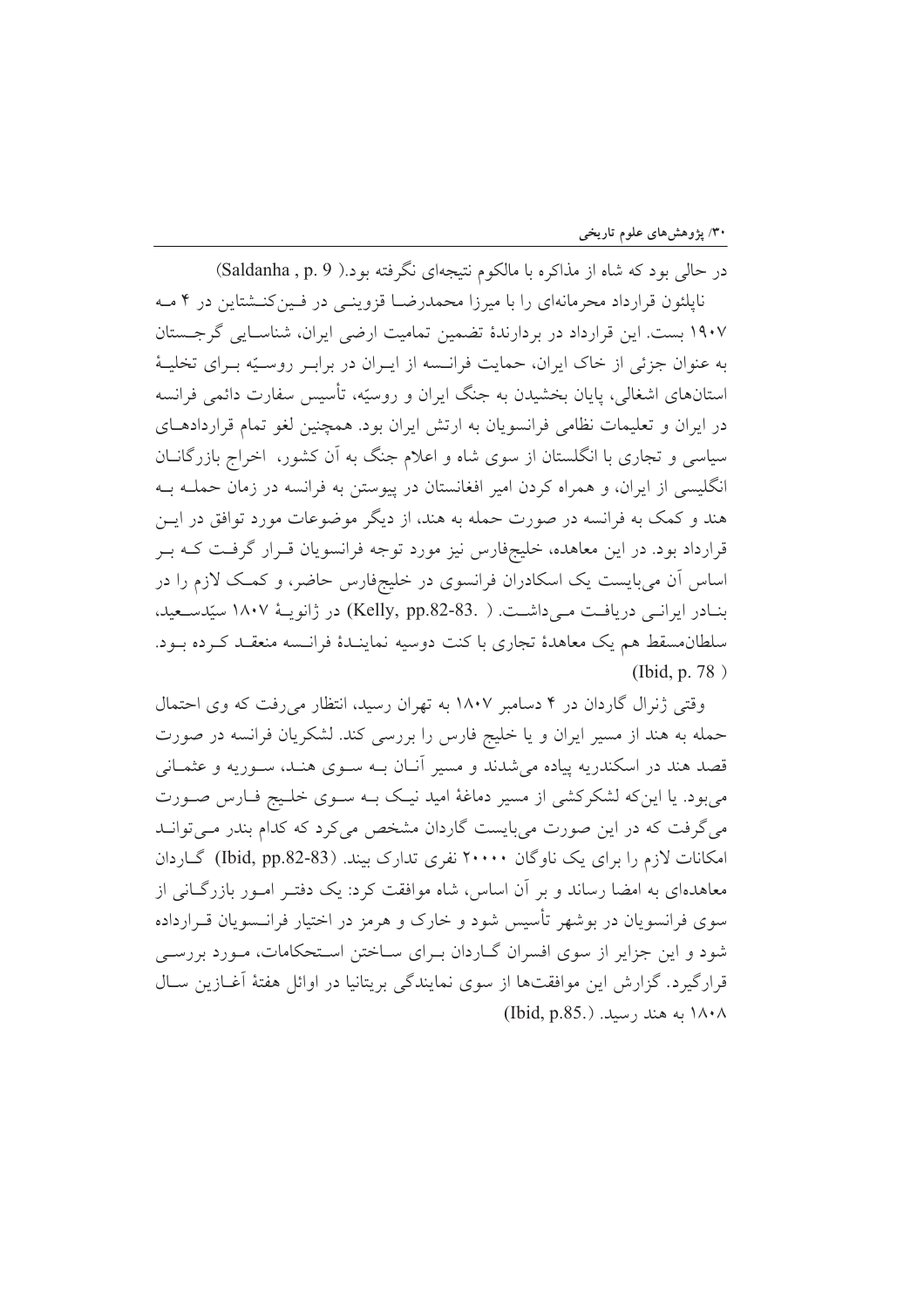یس از معاهدهٔ فین کنشتاین و قبل از آمدن گاردان بـه تهـران در ژوئـن سـال ۱۸۰۷، حکومت بمبئی از طریق نمایندهٔ سیاسی بریتانیا در بوشهر مطّلع شد که فرانسه در تلاش است تا در مقابل اتحاد با ایران در برابر روسیّه، بندر عباس را در مدخل تنگهٔ هرمـز در اختیار گیرد. در این صورت بندرعباس پایگاه بهتری نسبت به ایل دو فرانس برای حمله به هند بریتانیا خواهد بود. حکومت هند پیش بینی می کرد که فرانسه تجهیــزات و ســرباز از طريق ايل دو فرانس به بندرعباس بفرستد .(Ingram, Ascare..., p.64)

از دیدگاه حکومت هند، در سپتامبر ۱۸۰۷، زمانی که نمایندهٔ سیاسی در بوشهر موضوع را تأیید کرد، احتمالات به یقین می پیوست که شاه ایران به طـور مـسلّم وارد یـک معاهـدهٔ اتحادی با فرانسه شده است. یک مادّهٔ آن قرارداد، این سود کبه شباه، بنیدرعباس و جزای خارک و هرموز را به فرانسویان واگذار کرده است، و در مقابل، فرانسه پذیرفتـه اسـت کـه شاه را با تجهیزات و تویخانهای کارآزموده مورد حمایت قرار دهد. این تجهیزات از جزیــرهٔ ايل دو فرانس آورده مي شد و در بندرعباس تخليه مي گشت. ( Ibid, pp. 64-68)

در این زمان، قرارداد ً فین کنشتانین مأموریت جونز را در اولوپّت قرارداد؛ اگـر اتحـادی بین فرانسه، روسته و ایران برای حمله به هند صورت مبے گرفت شیرابط، بیسار نیاگوار می شد.( Kelly, p. 82) در سپتامبر ۱۸۰۷ خبر معاهـدهٔ تیلـسیت از لنـدن بـه هنـد رسـید. مذاکره با کشورهای ایران و هند برای گوشزد کردن خطر فرانسه مطرح شد. کمک نظامی از لندن به سوی شرق نزدیک، شورش در جنوب ایران، و نیــز بــرانگیختن وهّــابیون علیــه عثمانی مدّنظر قرارگرفت. لرد جورج کانینگ (George Canning ) وزیــر امــور خارجــهٔ بریتانیا در نامهای به جونز نوشت که در صورت ناکام ماندن در ممانعت از اتحاد ایران با فرانسه و روسیّه، موضوع شورش در شهرهای ایران و یا تحریک وهّـابیون بــرای مقابلــه با پیشروی فرانسویان از مسیر مدیترانه به سوی هند \_در صورت عدم همراهـی پاشـای بغداد با امير عربستان ــ مدنظر قرار گيرد. (Ibid, p.83)

در نیمهٔ اوّل سال ۱۸۰۷ در اروپا جنگ با فرانسه ادامـه داشـت. در سراسـر ۱۸۰۶، دولت عثمانی به سوی فرانسه متمایل بود و در آغاز سال ۱۸۰۷ رابطهاش با انگستان بــه سردی گرایید. تنها متحد انگستان در آسیا روسیّه بود که این رابطه هم در آغــاز تابــستان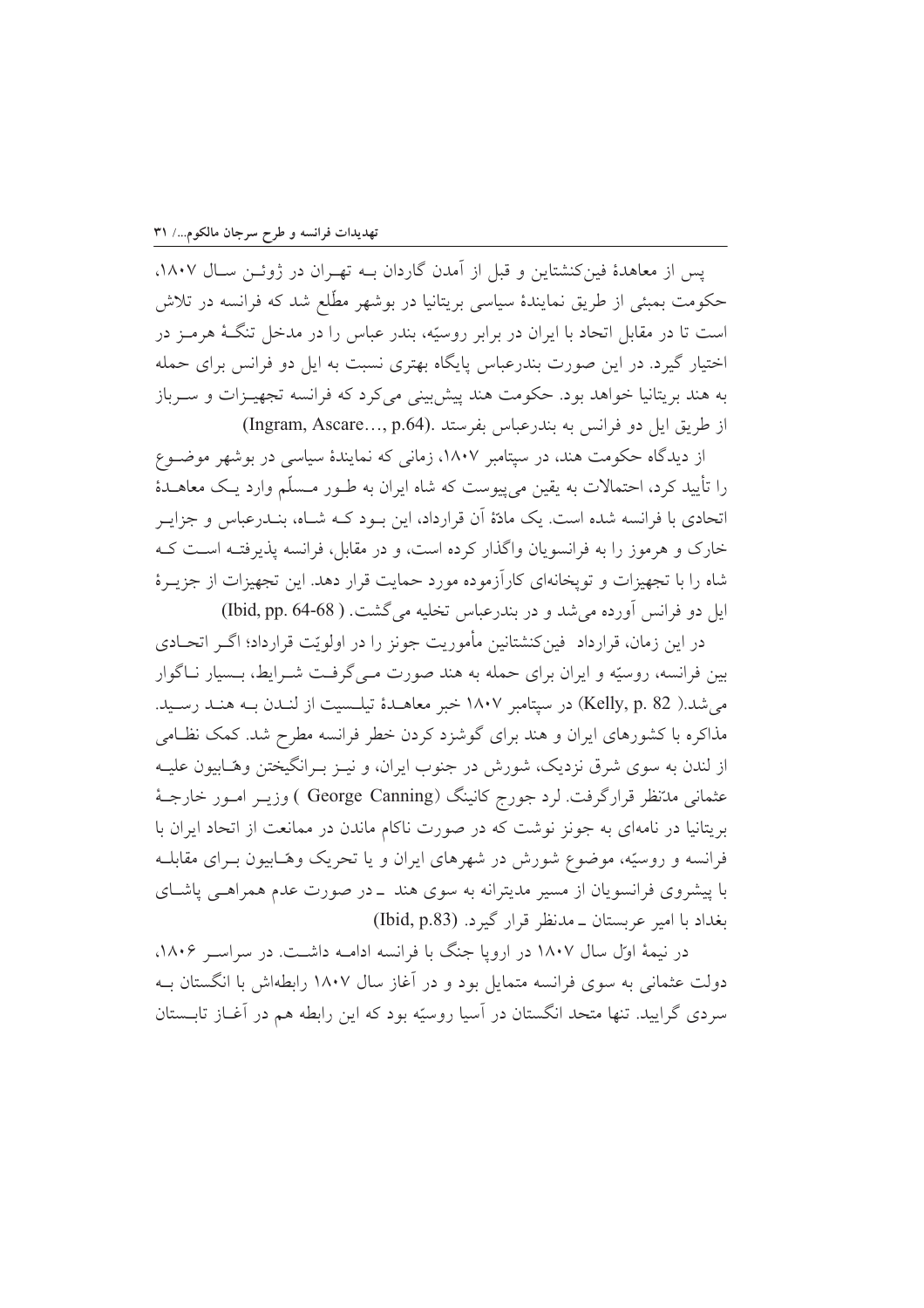با نزدیک شدن ایران و عثمانی به فرانسه در معرض خطر قرار میگرفت و روسیّه را بــه موضع بی طرفی میکشاند. چنین شد که لرد جورج کانینگ وزیر خارجـه در مــه ۱۸۰۷ جونز را به مأموریت به ایران فرستاد، و مالکوم هم به عنوان سفیر از سوی لرد مینتــو بــه ایران اعزام گردید. (Ibid, p. 81)

سر هارفورد جونز بین سالهای ۱۷۹۸ و ۱۸۰۶ نمایندهٔ کمپانی هنـد شـرقی در بغـداد بود. بریتانیا از این اعزام، هدفی ویژه داشت؛ هدف نه تقویت ایران به عنوان یک دولت حائل برای امنیت هند بود، و نه اعادهٔ تجارت راکد بریتانیا در ایران، بلکه هـدف اصـلی، پایان بخشیدن به جنگ روسیّه و ایران به منظور تقویت ارتش روسیّه در مقابله با فرانسه در اروپا بود.( Ingram, Anaspiring, pp.510-511) علاوه بر این، جونز برای آگاهی از فعالیتهای فرانسویان در ایران به دربار شاه فرستاده شد. او مأمور بود کـه اتحـادی بـا دولت ایران و پیمان مودّتی با پاشای بغـداد منعقـد نمایـد. در ۲۱ فوریـه ۱۹۰۷ جـورج کانینگ وزیر امورخارجه به وی نوشت: «چنانکه در مأموریـت خــویش بــا عــدم توفیــق مواجه شدید، در صورت امکان، مصلحت در این است که به نـام دولـت هندوسـتان بـا رؤسای وهابی، روابط دوستانه دایرکنید ولی چون تعرضات و اقدامات افراد ایــن طایفـه بر خلاف مصالح پاشای بغداد و دولت ایران است، بایستی این روابط با نهایـت مهـارت صورتگیرد و به خصوص اگر از طرف دو دولت یا یکسی از آنهـا امیـدی بــرای تــأمین منافع بريتانياي كبير باشد». (بينا، ص ١٢٧) عزيمت جونز به ايران پس از معاهـدۀ تيلـسيت انجـام گرفــت و چــون راه روســيّه بــه روى او بــسته بــود، وى از بنــدر يــورتمــوث (Portsmouth) درجنوب انگستان با همراهانی از قبیل جیمز موریـه ( James Morier)، منشى خصوصي، و ميجر لاوت اسميت (Major Lovet Smith )، از راه دماغة اميد نيک به مقصد بمبئی حرکت کرد، و در ۲۶ اَوریل ۱۸۰۸ به اَنجا رسید .( Saldanha, p.10)

نایلئون روسته را در جنگ فرید لنـد (Friedland) در جـولای سـال ۱۸۰۷ شکـست داد، و به دنبال آن، فرانسه و روسیّه با معاهدهٔ تیلسیت متحد شدند. قرارداد تیلـسیت کـه در واقع دو معاهدهٔ فرانسه با پروس و فرانسه و روسیّه بود ناپلئون را به اوج قــدرت در ارویا رساند. پروس هم مانند روسیه با فرانسه متحـد و وارد بــه سیـستم قــارهای علیــه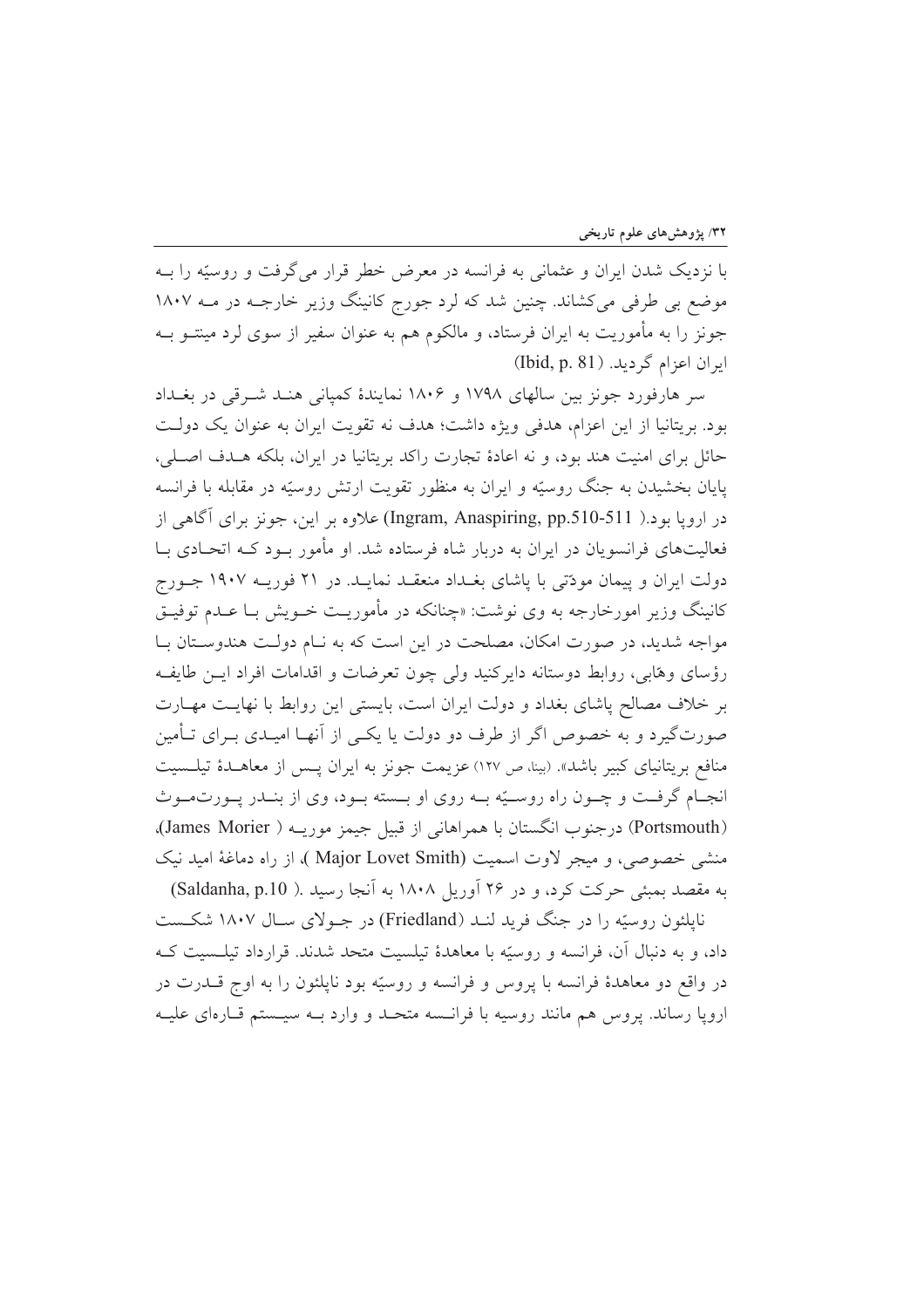تجارت بريتانيا شد. (Simpson, and Jones, p.70) آنچـه کـه بـر اسـاس ايـن قـرارداد واقعیت یافت اتحاد فرانسه و روسیّه و تقسیم اروپا به دو امیراتـوری، یکـی در غــرب و ديگري در شرق، بود؛ اين قرارداد تسلط نايلئون را در غـرب، يعنـي در ايتاليــا و آلمــان تضمین نمود و همچنین زمینههای نفوذ فرانسه را در شرق فراهم آورد. فرانسه، روسـیّه را مجبور کرد که جزایر ایونی را واگذار کند و کشتیهای خـود را بـه بالتیـک و دریـای سیاه فرا خواند. از دعاوی خود در مولداوی و والاشی صرف نظـر نمایـد و دوک نـشین ورشو را به رسمیت بشناسد. ( Driault, p. 610)

گاردان که پس از معاهـدهٔ تیلـسیت در ۴ دسـامبر ۱۸۰۷ بــه تهـران رسـید، یکــی از علتهای وجودی خود را در ایران از دست داده بود. ناپلئون اسن بیار قبصد داشت بیا کمک روسیّه به هند حمله کند. اما شاه که در پس گرفتن سرزمینهای از دست رفتــه در جنگ با روسیّه نتیجهای نگرفته بود، نومیدانــه بــه سـوی انگلیــسیِهــا متمایــل مــیشــد (Seton-Watson, Hugh,p.118.) اگرچه در تلاشی دیگر، عسکرخان افشار را با هیئتے ۶۰ نفـره بـه پـاریس فرسـتاد و او در ۴ دسـامبر ۱۸۰۸ نـایلئون را در کـاخ سـنتکـلاد (Saint-Cloud) ملاقات کرد. زمانی که گاردان کار دیپلماتیک خبود را در تهیران آغیاز مي كرد، عسكرخان در ۲۰ جولاي ۱۸۰۸ به ياريس رسيده بود.( Amini, p.141)

مأموریت مالکوم و طرح تصرف خارک:

اندیشهٔ در اختیار داشتن یک جزیره در خلیج فارس برای انگلیسیها از اواسـط قــرن هیجدهم مطرح بود؛ جزیرهای که هم دارای اهمیت تجـاری و اسـتراتژیک باشـد و هــم پایگاهی دریایی برای مبارزه بـا دزدان دریـایی و قاچاقچیـان اسـلحه. چنـین اندیـشهای نخستین بار در سال ۱۷۹۶ از سوی ویلیـام اتـون ( William Eton ) کنـسول بریتانیـا در سن پترزبورگ به دلیل اهمیت استراتژیک آن ارائه شد اما بعد به عنوان یک دکترین دفـاع از هند، از سوی مالکوم بسطیافت. وی ابتدا در نخستین سـفرش بـه ایـران در ۱۷۹۹– ۱۸۰۰، قشم را به عنوان یک پایگاه برای بریتانیا مورد بحث قـرار داد، و از آن پــس در سال ۱۸۰۸، تصرف جزیرهٔ خارک را بعد از سفر به ایران مطـرح نمـود. (Yapp, p.654)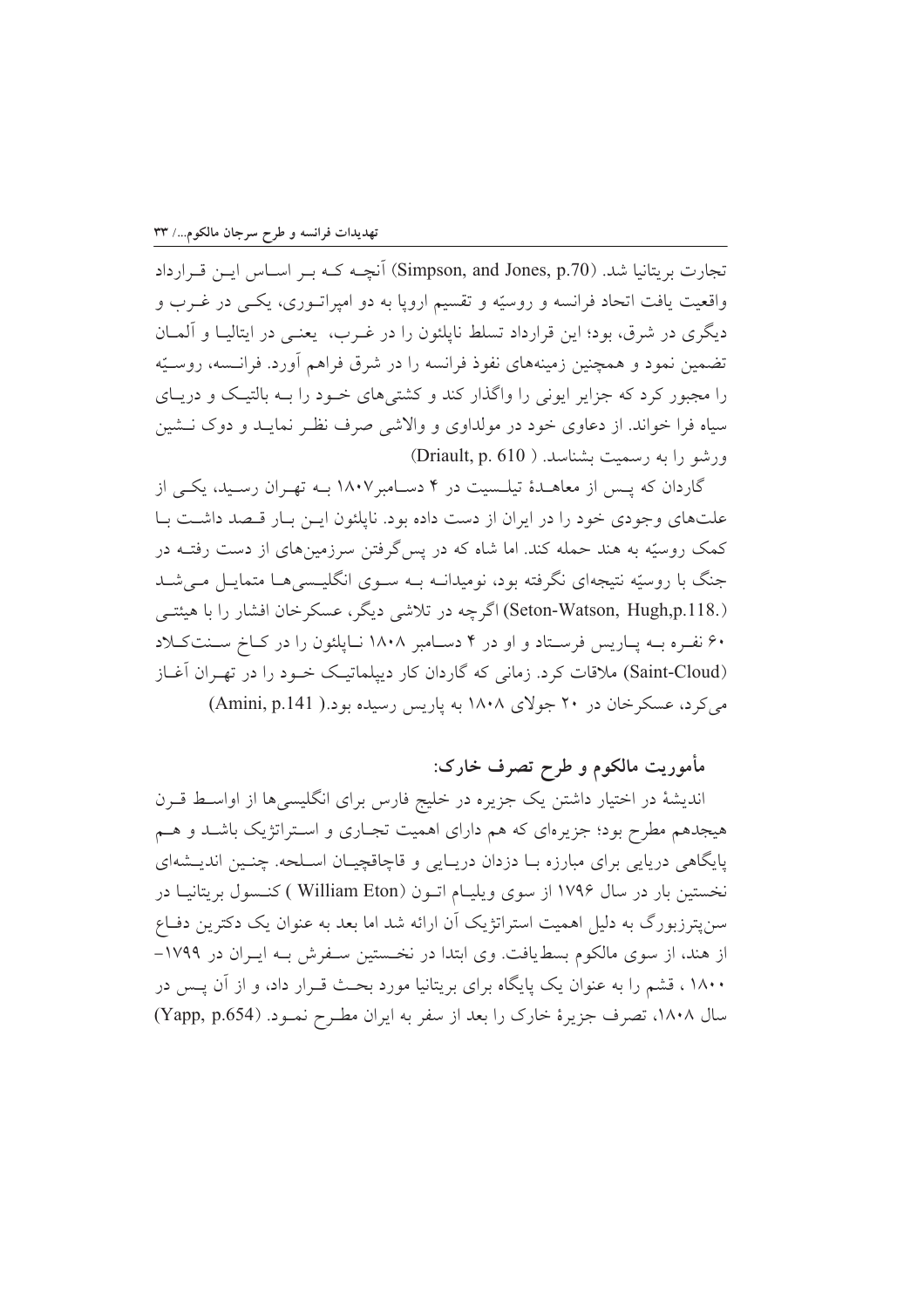این جزیره که در فاصلهٔ ۵۷ کیلومتری بوشهر و در نزدیکترین نقطـه بـه سـاحل شـمالی خلیج فارس در حدود ۳۶ کیلومتری قراردارد، (قائم مقامی، ص ۲۹۵) به دلیل واقع شــدن در بخش شمالي خليج فارس و وجود منابع أب شيرين و عمق مناسب جهت پهلــوگرفتن کشتی های بزرگ، و نیز واقع شدن در مسیر تجارت دریـایی بـصره بـ بوشـهر و هنـد از اهميت استراتژيک خاصي برخوردار بود.

لرد مینتو در نامهای که در ۷ مارس ۱۸۰۸ به عنوان دستورالعمل سـفر بـه ایـران بـه مالکوم نوشته بود از وی خواست که از دولت ایران بخواهد از واگذاری بندر، جزیـره و یا پایگاه تجاری در خلیج فارس به فرانسویان خودداری کند. مینتو جلوگیری از تـصرف یک پایگاه دریایی به وسیله فرانسویان و پــا حــذف آنــان در صــورتی کــه دارای چنــین یایگاهی هستند را نیز مورد تأکید قرار داد.(Saldanha, pp. 10-11)

مالکوم در بین راه با سلطان مسقط نیز ملاقاتکرد و در تاریخ اول مـی۱۸۰۸ بـه لـرد مینتو گزارش داد که وی هدف مأموریت خـود را بـرای سـلطان توضـیح داده و بــه وی گوشزد کرده است که سلطان نباید اجازهٔ ورود مأمور فرانسوی به مسقط و یا به هر بندر تحت قلمرو خود در خليج فارس و يا اقيانوس هند را بدهد؛ در غير اين صـورت عمـل وي خصمانه و او به عنوان دشمن تلقى خواهد شد. ( Ibid, p,11)

مالکوم در ۱۰ می۱۸۰۸ به بوشهر رسید . کاییتان پیزلـی (Paisley) و سـتوان بـروس (Bruce) با نامهای از سوی مالکوم به تهران فرستاده شـدند، امـا در شـيراز از ادامـهٔ راه آنان جلوگیری به عمل آمد.(Ibid, p.13) مالکوم در بوشهر در نامهٔ تهدیدآمیز خــود بــه حکومت ایران با عنوان «اعلام به وزرای شاه» با استناد به قرارداد ۱۸۰۱ ایران و انگلستان اظهار داشت که تا زمانیکه گاردان و گروه وی از تهـران اخـراج نــشوند وی بــه تهـران نخواهداًمد و در این صورت سرانجامی شوم ـ شامل معلّق کردن تمام روابط تجـاری بـا هند و اعزام یک لشکر بریتانیا برای تصرف جزایر ایرانی در خلـیج فـارس ـــ در انتظـار ايران خواهد بود. (Kelly, p. 89)

در این زمان، دربار ایران کاملاً تحت نفوذ فرانسه بود. مالکوم راهی جز ترک بوشــهر نیافت و سوار بر کشتی دوریس (H.M.s Doris) در ۱۲ جولای ۱۸۰۸ همراه با اسمیت،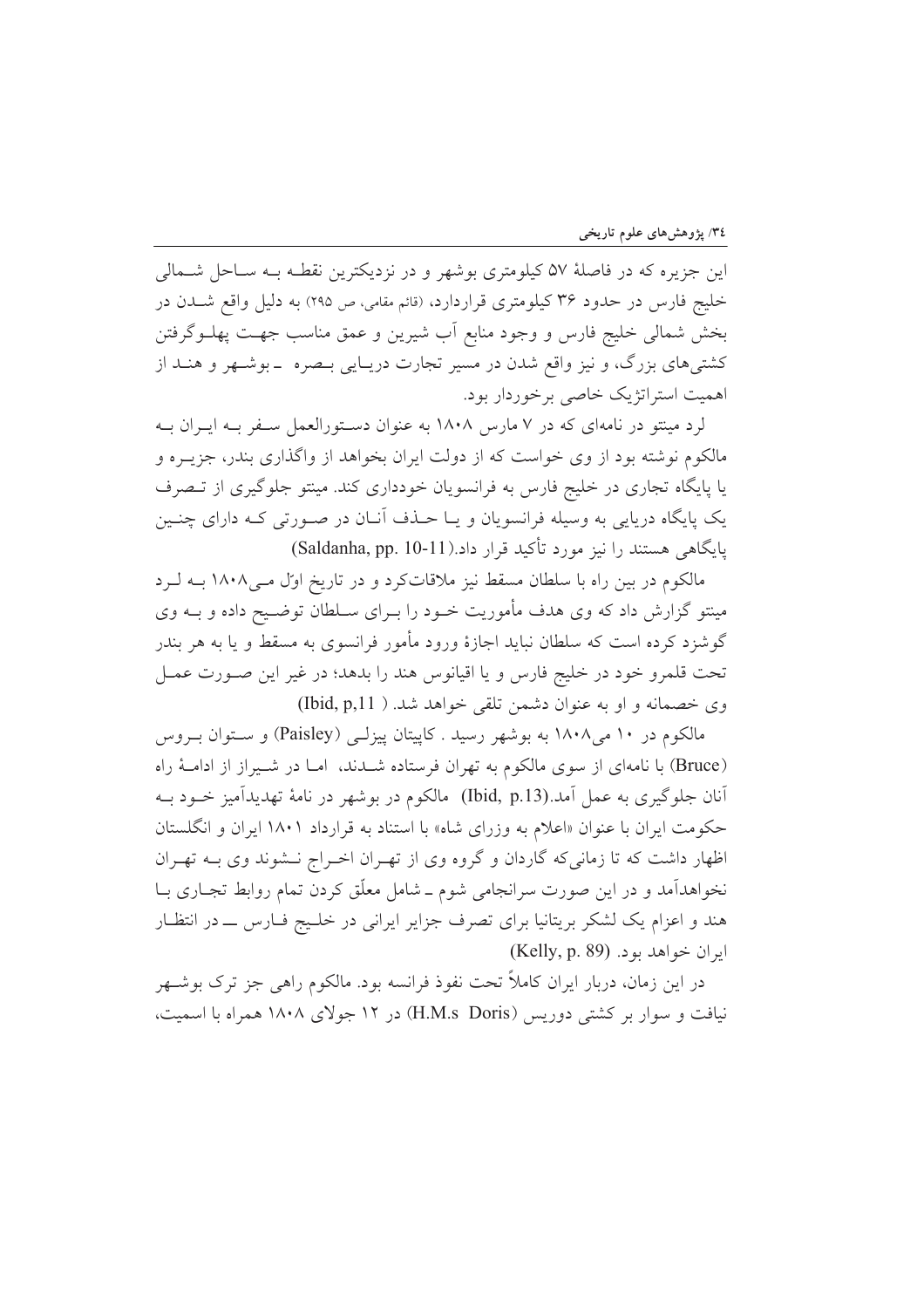بوشهر را به مقصد کلکته ترک کرد تا گزارش خود را به لرد مینتـو ارائــه دهــد. کاییتــان پیزلی به عنوان نمایندهٔ مقیم در بوشهر و ستوان بروس نیز به عنوان معـاون وی در آنجـا (Saldanha, p. 13).داقى ماندند

در بازگشت از سفر ایران به کلکته، مالکوم طرح تصرف بندری مهم در خلیجفارس و ترجیحاً خارک را مطرح نمود. وی طرح خود را با مجموعـهای از دلایـل ارائــه کــرد. (Saldanha, p. 16) در طرح وي كه آن را به فرماندار كل هند ارائه داد، نخستين قدم آن بود که با لشکرکشی به خلیجفارس، تجارت دریایی ایران مختل شود. خارک، همان که هفت سـال قبـل وي أن را بــه عنــوان يــک پايگــاه تجــاري و يــا سياســي فاقــد ارزش میدانست، اکنون از طرف او به عنوان پایگاه قــدرت بریتانیــا در خلــیجفـارس پیــشنهاد می شد. از نظر او نمایندگی های مقیم بصره و بوشهر باید بـه آنجـا منتقـل شـوند و یـک تشکیلات سیاسی و تجاری در مقیاس وسـیعی در آنجـا ایجـاد، و مخـارج آن از طریــق دریافت گمرکات تأمین گردد. از این روی برای مالکوم این اطمینان وجـود داشــت کــه جزیره، مرکز تجاری بزرگ خلیجفارس خواهد شـد. وی طبعـاً خــود نظــارت بــر همــهٔ تعهدات را بر عهده می گرفت. (Kelly, p.90)

مالکوم در نخستین استدلال خود،اتکاء به همراهی شاه ایران یا پاشای بغداد با بریتانیا را در صورت تهدید هند از سوی یک کشور اروپایی، بیهوده دانست و این اتکاء را بـه امكان تنبيه شاه يا پاشا به «دليل خصومت يا خيانت» مشروط نمود. مالكوم، ايران، شرق عثمانی و عربستان را کشورهایی دانست که مستعد آشوب و پر از مواد محترقه است و هر کشوری که منافعش ایجاب کند می تواند آنها را بـه اَتـش بکـشد. مـالکوم احتمـال تصرف این کشورها را از سوی فرانسه و روسیّه منتفی ندانست. از نظر وی «فرانسویان و روس ها هر گاه منافعشان ایجاب کند، بدون شک ممکن است در پیـشروی شــان بــه آسانی این کشورها را فتح کنند.»

مالکوم در طرح خود خاطر نشان کرد که پادشاه ایـران و یـا پاشـای بغـداد بــه دلیـل ترس، ضعف و طمع، اجازهٔ عبور یک ارتش اروپایی را خواهند داد. وی راهکار لازم را برای مقابله با چنین اقدامی، اینچنین ارائه داد که دولت بریتانیا در کشورهایی کـه موافـق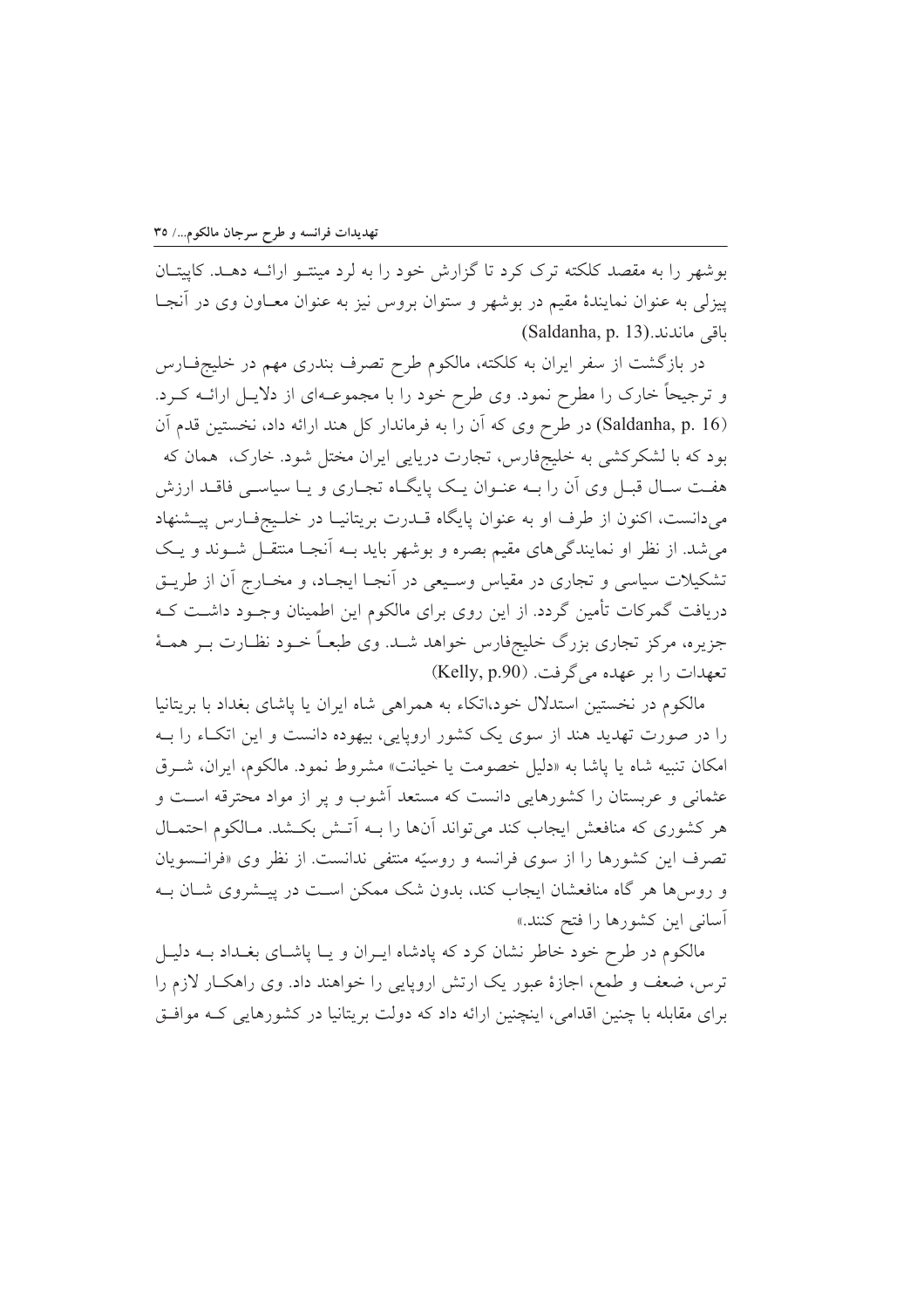رویکرد دشمنانش است، در صورت اجازهٔ عبور به یک ارتش اروپایی، باید برای ایجـاد آشوب و ویرانی، بی درنگ به وسایلی کامل مجهز شـود و از طریــق کــاهش منــابع ایــن کشورها از پیشرفت آن ارتش جلوگیری به عمل آورد. بـا داشــتن پایگــاهی در ایــران و عثماني بريتانيا قادر خواهد بود كه بدون هيچگونه خطر يا هزينهٔ گزافي به چنـين هــدفي دست يابد؛ مالكوم چنين افزود:

«... با ایجاد پایگاهی در خلیج فارس که میبایست به زودی بـه مرکـز تجـاری، مرکـز مذاکرات سیاسی و انبار نظامی ما تبدیل گردد، قادر خواهیم بود که نفوذ منطقهای خـود را ایجاد و تقویت نماییم، که نه تنها ملتهای دیگر اروپایی را از این منطقه حـذف مـی کنـد، بلکه ما را قادر می سازد تا مذاکرات و عملیات نظامی را با عزّت و امنیت، آنچنان که مایــل باشیم، به انجام رسانیم؛ درحالی که بدون آن( پایگاه ) ما میبایست به لطف سیاست دائمی بی کفایت و غیرقابل اطمینان دربارهای منطقه، متّکی باشیم...» (Saldanha, p. 16)

مالکوم که نمایندهٔ مقیم در میسور بود، طـرح خـود را بـه فرمانـدار کـل ارائـه داد. وی چنین بیان داشت که در صـورت جنگ بـین بریتانیـا و عثمـانی، بریتانیـا مـیبایـد بـرای جلوگیری از حملهٔ قدرتی اروپایی به هند، پایگاهی در پاشانشین بغداد داشته باشد. از نظـر مالکوم، عثمانی و ایران ممکن است بهعنوان قدرتهای مانع برای هنـد بریتانیـا باشـند، و فرویاشی هر یک از آنها می تواند هند را تهدید کند که بریتانیا باید آنهـا رامـورد حمایـت قرار دهد. یاشانشین بغداد ممکن است از عثمانی جدا شود و یک کـشور مـستقل باشــد و تمامیت آن از سوی بریتانیا تضمین گردد و مکان استراتژیک قرنه در شمال دجلـه و فـرات به عنوان پایگاه بریتانیا و نیروی دائمبی مـورد اسـتفاده قرارگیــرد. (Kelly, pp. 84-85) در حالي كه مالكوم بر اين باور بود كه: «مخاطرهٔ بزرگي در هرگوف تـأخير وجـود دارد» و بايسته است «قبل از اينكه دشمنان پيشرفت زيادي كرده باشند، تمامى وسايل دفاعي مـان را سامان دهی کرده باشیم». (Saldanha, 1906, p.16)

طرح وی از سوی حکومت هند پذیرفته شد و مالکوم تحت نظر آنــان بــرای تجهیــز ناوگان و نیرو و تصرف خارک به سوی بمبئی به راه افتاد. دستورها در همان زمان بـرای بازگشت جونز از مأموریت خود داده شد. اما وی بوشهر را قبل از رسیدن دستور، تــرک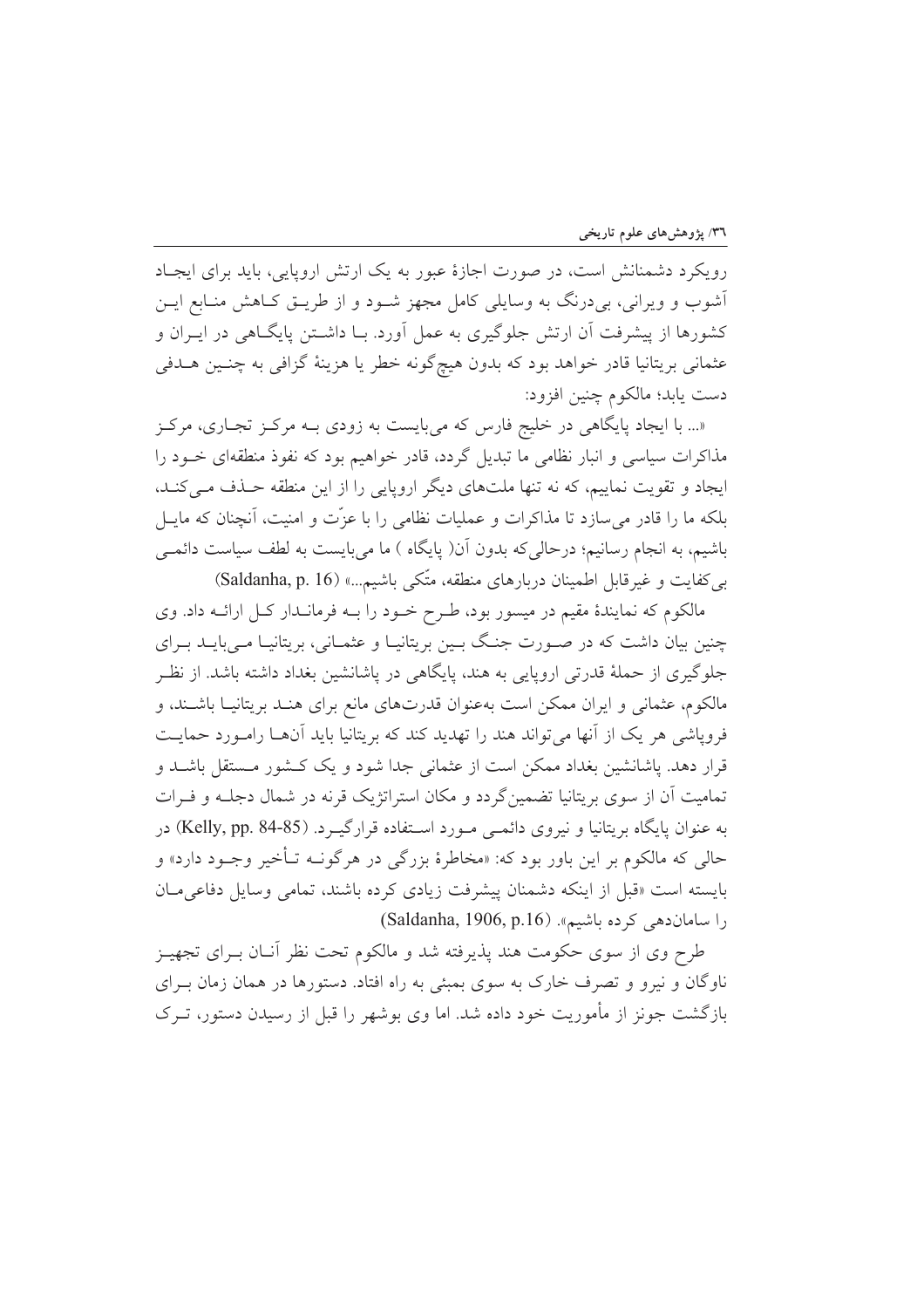کرده بود و این در حالی بود که تدارکات برای عزیمت به خلیج فـارس در بمبئـی مهیّـا می گردید. نیروها در حدود ۲۰۰۰ نفر بودند که در صورت نیـاز بــه ســه و چهـار هــزار  $(Ibid, pp.16-17)$  افزایش می بافتند.

مالکوم برای مهیّا شدن لشکرکشی در ۳۰ نوامبر ۱۸۰۸ به بمبئی آمد. او یکی از افـراد تحت فرمان خود کاییتان گرنت (N.P.Grant ) را برای بررسی سـواحل مکـران فرسـتاد تا معلوم کند که آیا امکان پیشروی نیروی فرانسوی از بندرعباس به سوی گوادر و سـند  $(Kelly, p. 92)$ . وجود دارد

مینتو با وی موافق بود، اما خبری از انگستان بــه او رســید و آن اینکــه درگیــری در اسیانیا احتمال توجه ناپلئون را نسبت به اهداف خود در شرق برای مدّتها بـسیار بعیـد کرده است. او در ۲۷ ژانویه ۱۸۰۹ با تأسف تمام به مـالکوم نوشـت کـه لشکرکـشی بـه خلیجفارس می باید کنار گذاشته شود. ایجاد یک پایگاه از سـوی کمپـانی در خـارک ضرورتاً نباید به کناری گذاشته شود، امــا بنــایی در مقیــاس کــوچکتر (نــسبت بــه اَنچــه مالکوم پیشنهاد کرده بود) ایجاد شود و جزیره می بایست از طریق مذاکره به دست آید و نه تصرف. (Ibid, p.93)

این حوادث در اروپا در شرایطی رخ میداد که عثمانی، ایران و افغانستان، از فرانسه دور شده و با بریتانیا متحد می شدند. در ۱۶ ژوئن ۱۸۰۹ به منظور مقابله با اتحاد فرانسه و ایـران قرارداد دو جانبهٔ دفاعی بین فرماندار کلّ هند و شاه شجاع|لملک، حکمران امارت افغانستان بسته شد. بر اساس این معاهده از هر گونه حمله به هند از مـسیر افغانـستان جلـوگیری بـه عمل مي آمد و ايران نيز از اتحاد با فرانـسه خــارج مــيشــد.( Sicker, pp. 97-98) پــس از شکست مأموریت مالکوم در ایران در ســال ۱۸۰۸ و بــه دنبــال آن، مأموریــت جــونز در مارس ۱۸۰۹ که منجر به انعقاد قرارداد با ایران شد، هیئت گاردان، ایران را ترک کرد.

همچنین با دورشدن عثمانی از فرانسه و انعقاد معاهـدهٔ صـلح ۱۸۰۹ بـین عثمـانی و بریتانیا، موقعیت بریتانیا در عثمانی تحکیم یافت: هر دو دولت توافق کردند که تنگهها بر اساس رویّهٔ معمول در زمان صلح، میبایست بر روی همه کشتیهای جنگی به استثنای کشتی های عثمانی بسته باشد. این در شرایطی بود که جنگ میـان روسـیّه و عثمـانی و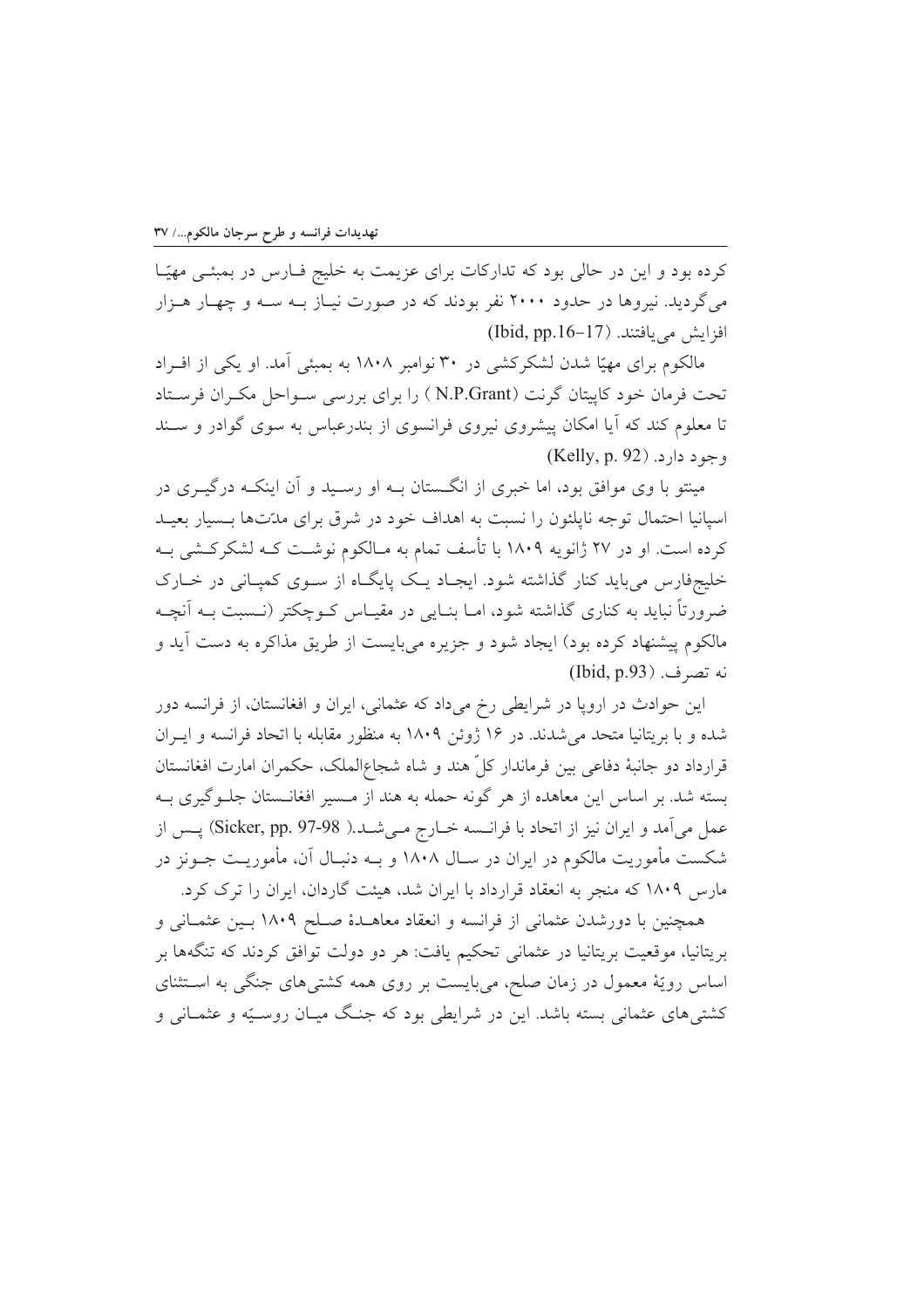روسيّه و ايران ادامه داشت.(Hale, p. 22-23 ) در سال ۱۸۰۸ جنگ با اتـريش و بحـران در اروپای مرکزی، و در سـال ۱۸۰۹ شـورش در آلمـان و ایتالیـا، نـایلئون را بــه خــود مشغول کرده، (Michael Broers, pp. 164-176 ) و تهدید هند از بین رفته بود.

## نتيجه:

سیاست بریتانیا در طول جنگهای ناپلئون در شـرق، تـابع سیاسـت اروپـایی وی در مقابل نایلئون بود. تهدیدات نایلئون و نقشهٔ حمله به هند نیز تلاشی بود برای ضربه زدن به بریتانیا و از میان برداشتن رقیب اصلی سیاسبی و تجـاری خـود در اروپــا. شکــست نایلئون در مصر در ۱۷۸۹ برتری نیروی دریایی انگستان را آشکارکرد و پیروزی بریتانیــا در ترافالگار در ۱۸۰۵ مُهر قطعی بر قــدرت برتــر نیــروی دریــایی بریتانیــا زد، و امکــان هرگونه حملهٔ فرانسه را از طریق دریا به هند از بین برد. در همـین حـال، خطـر حملـهٔ زمینی فرانسه از مسیر عثمانی و ایران منتفی نبود. در شرایطی کـه پیـشروی روس۵ـا در قفقاز و ادامهٔ جنگ با ایران، بر نگرانی های نمایندگان سیاسی بریتانیا در منطقــه و دولــت هند می افزود، برای مقامات لندن تا انعقاد قرارداد تیلسیت بین روسیّه و فرانسه، تهدیـد روسيّه چندان جدّي گرفته نشد و سياست اتحاد با روسـيّه ادامــه يافــت. در ايــن زمــان انگلستان رضایت تزارها را نیاز داشت تا روسیّه همچنان رویاروی فرانسه در ارویا باقی بماند. زمانی که ایران در دایرهٔ رقابت قدرتهای اروپایی وارد شد و عثمانی همانند ایـران برای به دست آوردن سرزمینهای از دست رفته به فرانسته روی آورد، از نظر مقامـات بریتانیا این دو کشور، گذرگاه مناسبی برای حملهٔ فرانسه به هنـد تلقّـی شـدند. در سـال ۱۸۰۷ پیوستن روسیّه به سیستم قارهای ناپلئون، خطر حملهٔ مشترک روسیّه و فرانسته، و یا فرانسه به هند از مسیر ایران و عثمانی جدیتر شد. در چنین شرایطی بود کـه طـرح مالکوم در سال ۱۸۰۸ مورد قبول فرماندار کلّ هند قرار گرفت و مقدّمات کار برای اعزام نیرو به خلیجفارس فراهم شد. اما درگیر شدن نایلئون در مسائل اروپای مرکزی و جنگ شبه جزیرهٔ ایبری، وی را در شرایط دشواری قرار داد و تهدیدات وی خاتمه یافت. ایــن تهدیدات تقویت نیروی دریایی بریتانیا را به دنبال داشت؛ نیرویی که بـا سـرمایهگـذاری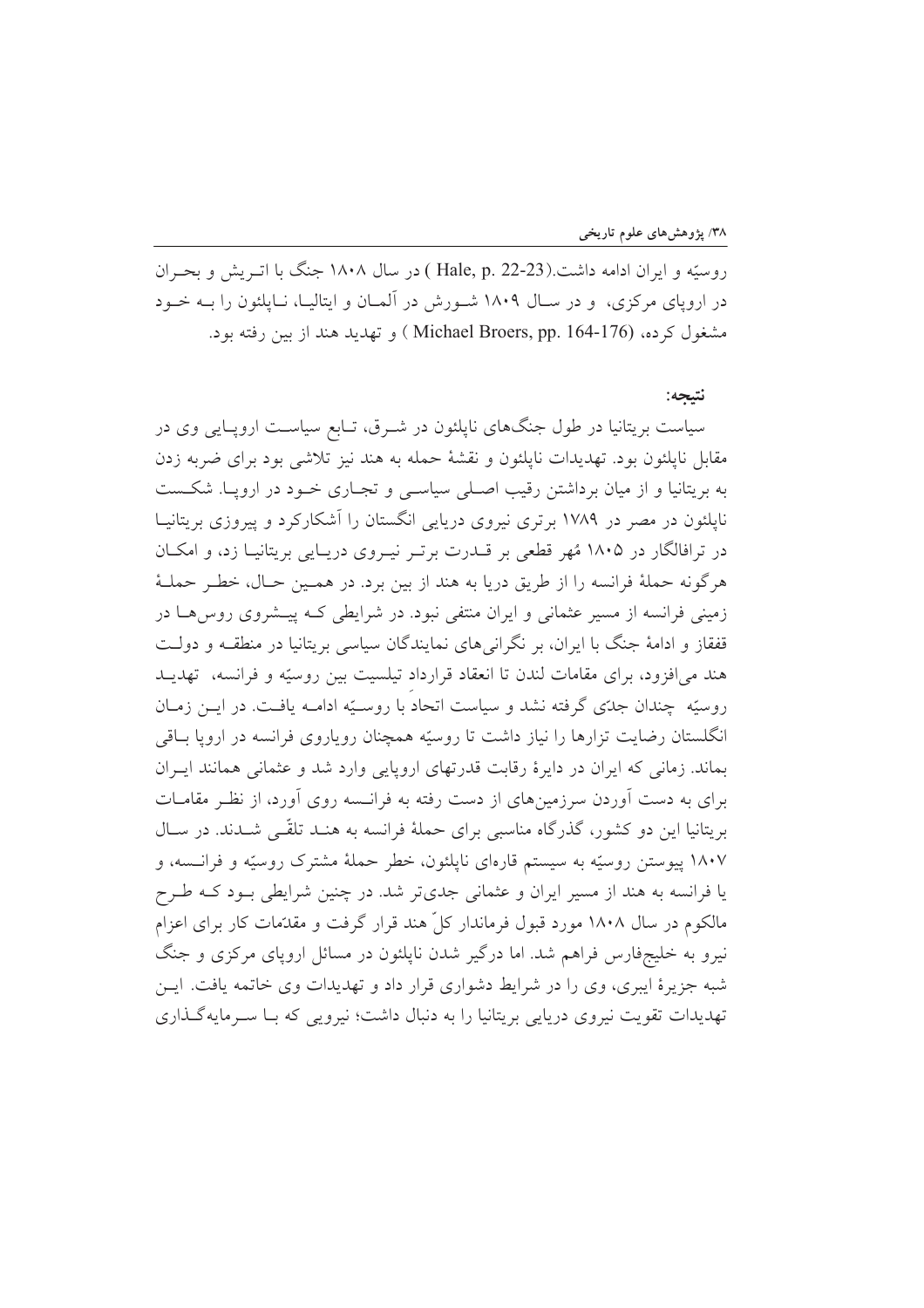دولت و توسعهٔ صنعت کشتی سازی از ابزارهـای مهـم برتـری بریتانیـا در سراسـر قـرن نوزدهم و شکل گیری یک امیراتوری غیررسمی در شرق نزدیک و منطقـهٔ خلـیجفـارس گردید. از آن پس بود که در قرن نوزدهم و اوائل قرن بیستم سیاست تصرف جزیــره یــا بندری از سوی بریتانیا در خلیج فارس \_ که ظاهراً به ایران به عنوان یـک کــشور حائــل مي نگريست \_دنبال گرديد و دکترين بر انگيختن شورش در قلمرو عثماني و يا جنـوب ایران یا تصرف یک جزیره که در طرح مالکوم مطرح شد، از هزینههای دولت بریتانیا در نیل به اهداف منطقهای میکاست. چنس حوادثی ایــن منـاطق را از چـارچوب رقابـت قدرتهاي اروپايي خارج مي نمود و تحميلات دولت لندن برحكومت هنـد \_بـه بهانـهٔ دفاع از هند ــ کم رنگتر میشد و این مطلوب مقامات هند بود. اگر چــه طـرح مــالکوم اجرا نگردید، اما ابعاد مختلفی ازچنین سیاستی به اقتضای شرایط تا بیش از یک قرن بعد از تصرف جزایر و سواحل تا ایجاد شورش در سواحل خلیج فارس، در حالی کـه نفـوذ دولت هند در این مناطق رو به افزایش بود ــ صورت عملی به خود گرفت.

كتاىشناسى: ۱ـ بینا، علی اکبر، *تاریخ سیاسی و دیپلماسی ایران*، جلد اوّل، از گلناباد تا ترکمانچای، چـاپ دوم، انتشارات دانشگاه تهران.، ۱۳۸۳. ۲\_ قائم مقامی، سیفالدین، «سخنی چند دربارهٔ جزیرهٔ خارک و آثار باستانی آن»، صصر ۳۰۷ – ٬۲۹۱ مجم*وعه مقالات خلیج فـارس*، مرکـز مطالعـات خلـیج فـارس در دفتـر مطالعـات سیاســی و

بين|لمللي چاپ اول، تهران، ١٣۶٩.

3-Amini, Iradj, Napoleon and Persia: Franco-Persian relations under the First

Empire. Washington, D.C.: Taylor & Francis, 2000.<br>4-Black, Jeremy. *Trade, Empire and British Foreign Policy, 1689-1815*,<br>Routledge, London and New York, 2007.

5-Driault, Edouard, "The coalition of Europe Against Napoleon", The American *Historical Review*, vol. 24, no. 4, (Jul., 1919), PP. 603-624.<br>6-Hale, William M. *Turkish foreign Policy 1774-2000*, London and Portland,

OR: Frank Cass, 2000.

7-Huttenback, R.A "The French Threat to India and British Relations with Sind, 1799-1809". The English Historical Review, Vol. 76, No. 301, (Oct., 1961), published by Oxford University Press, PP. 590-599.

8-Holland Rose, J., "Napoleon and Sea Power", Cambridge Historical Journal, Vol. 1, No.2, (1924), Published by: Cambridge University Press, pp. 138-157.